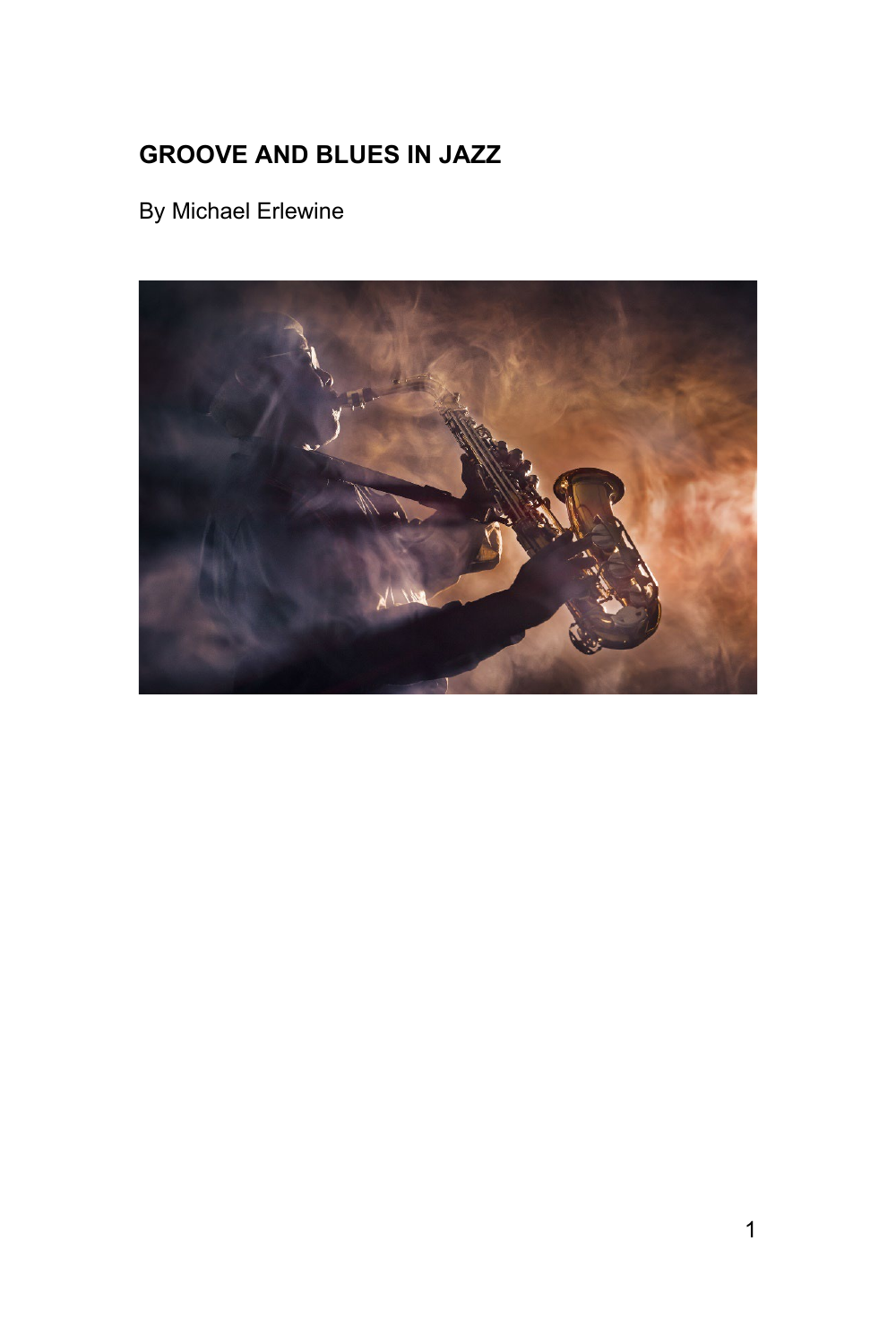# **Contents**

| AN ABBREVIATED HISTORY OF BLUES IN JAZZ 8 |  |
|-------------------------------------------|--|
|                                           |  |
|                                           |  |
|                                           |  |
|                                           |  |
|                                           |  |
| COLTRANE-INFLUENCED HARD BOP  11          |  |
|                                           |  |
|                                           |  |
| THE BLUES GROOVE - GROOVE MUSIC 13        |  |
| ORIGINAL FUNK (SOUL JAZZ)  14             |  |
|                                           |  |
| THE COMMERCIALIZATION OF SOUL JAZZ 17     |  |
|                                           |  |
| GRANT GREEN: THE GROOVE MEISTER 19        |  |
|                                           |  |
|                                           |  |
|                                           |  |
|                                           |  |
| HONKERS, SCREAMERS, AND BAR WALKERS  23   |  |
| SAX: BLUES, R&B, FUNK: HONKERS AND BAR    |  |
|                                           |  |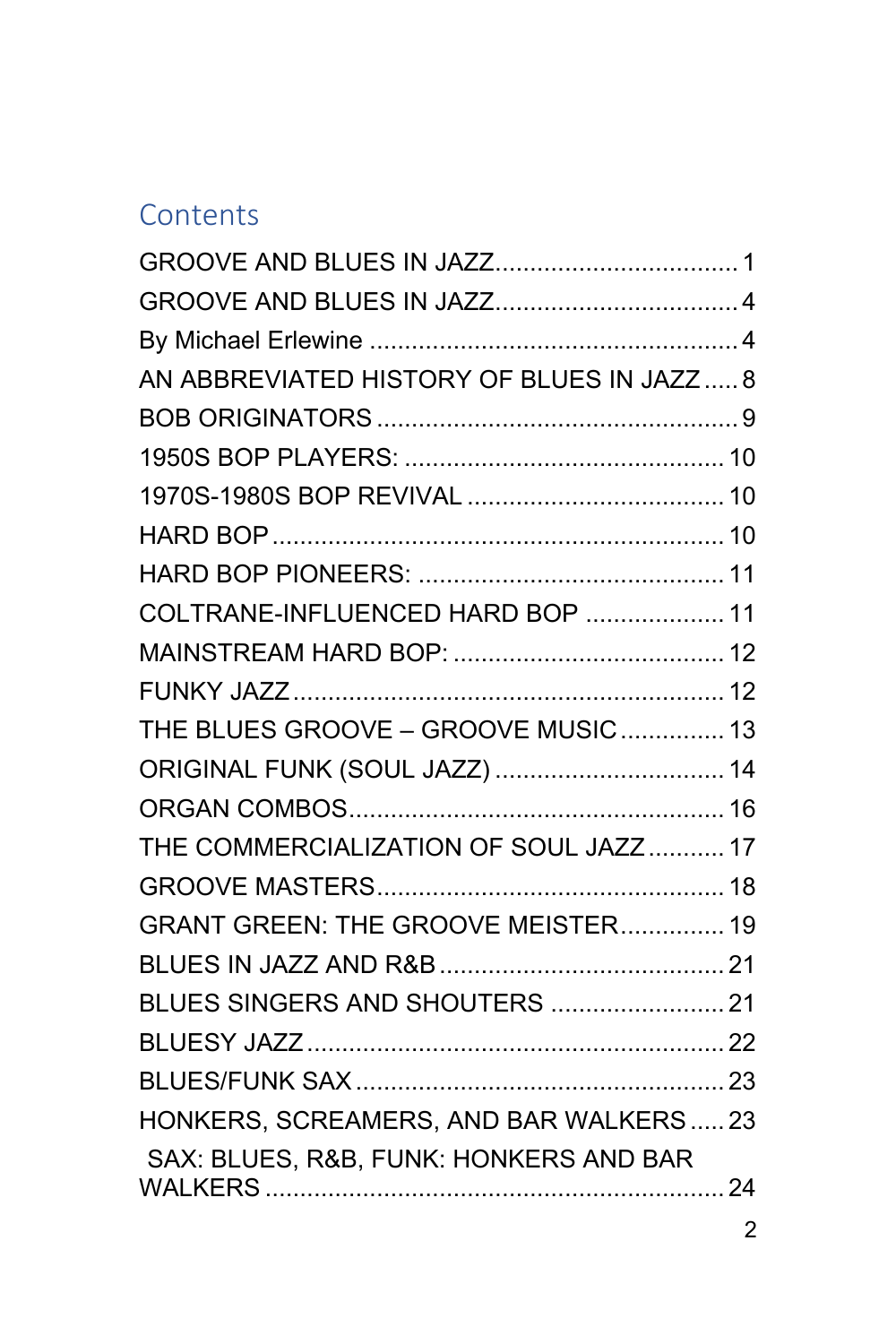| THE GROOVE GUIDE TO BLUES IN JAZZ 26 |  |
|--------------------------------------|--|
|                                      |  |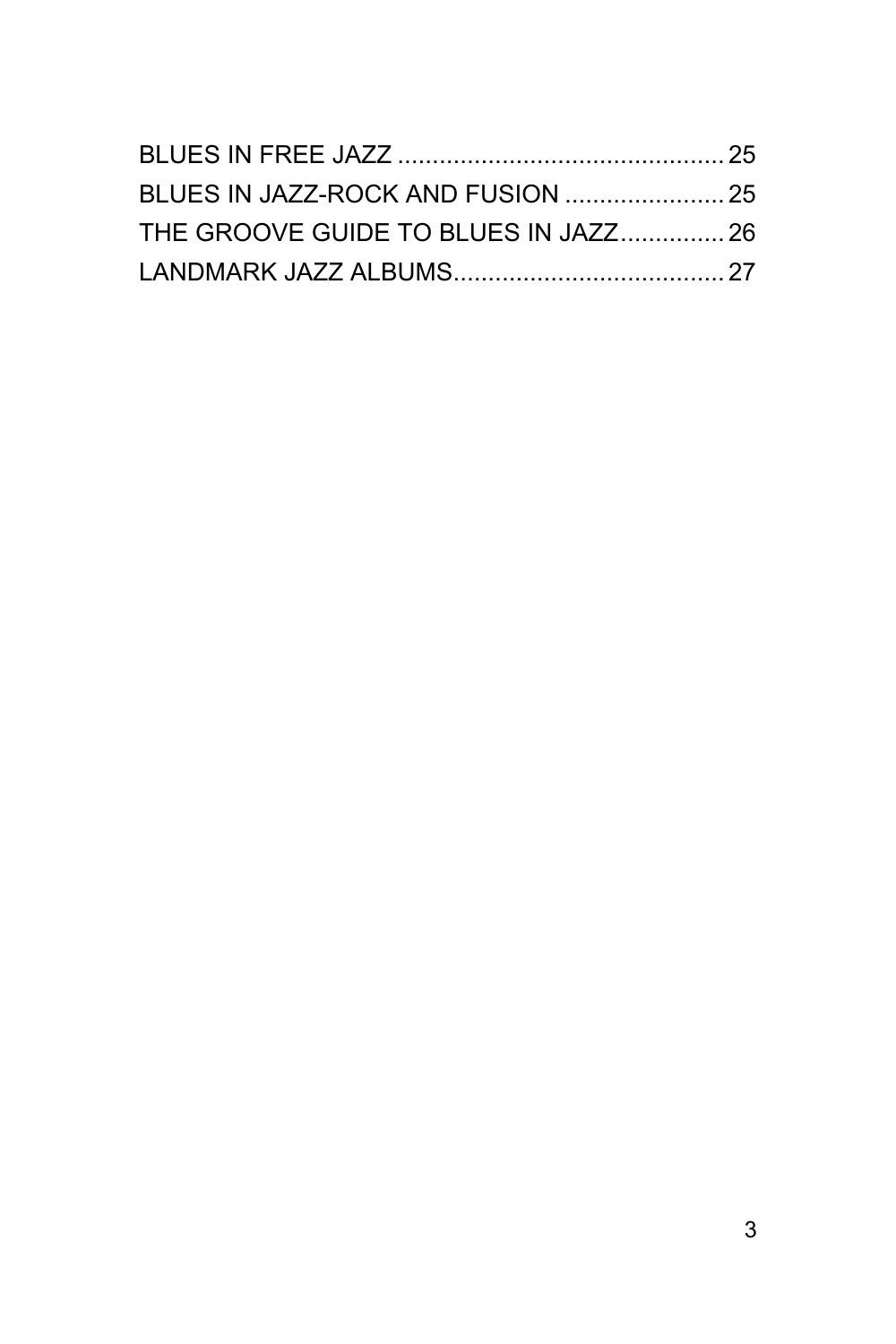# <span id="page-3-0"></span>**GROOVE AND BLUES IN JAZZ**

#### <span id="page-3-1"></span>**By Michael Erlewine**

[This article took a lot of work to put together. I did this because I myself have walked the path of looking for the blues in jazz. Not that I don't like the other forms of jazz, but most of all I like bluesy jazz, but years ago had no idea where to find it except to listen to jazz until I found the blues in this genre. I share this with those of you who can appreciate it. This may not quite fit into this group, yet please accept it, if only for the in-depth information on finding 'The Blues' in jazz music. ]

Music is good for the soul. It is one of the best medicines that I know of and the better the music, the better I feel. Hearing the good stuff makes all the difference. And that is what this article is all about -- how to locate the best blues music. Blues is so radical - such a root music -- that it fuses with and gives rise to other music genres with ease. Jazz critics point out that the roots of jazz can be found in the blues. This article is about where in jazz blues lovers can hear and feel those roots -- the blues in jazz.

A little background on where I am coming from: I have been a blues and jazz lover for over sixty years. In the late 1950s and very early 1960s there was a strong jazz scene in Ann Arbor, Michigan, where I grew up.

This was before liquor by the glass became legal in 1963, after which a lot of the jazz scene moved into the clubs. Most any night of the week, but in particular on weekends, there was live jazz played in houses and apartments. Teenagers like myself were tolerated and we hung out. Players like Bob James, Ron Brooks, Bob Pozar, and Bob Detwiler were playing straight-up bop and exploring some cool jazz. The music and the parties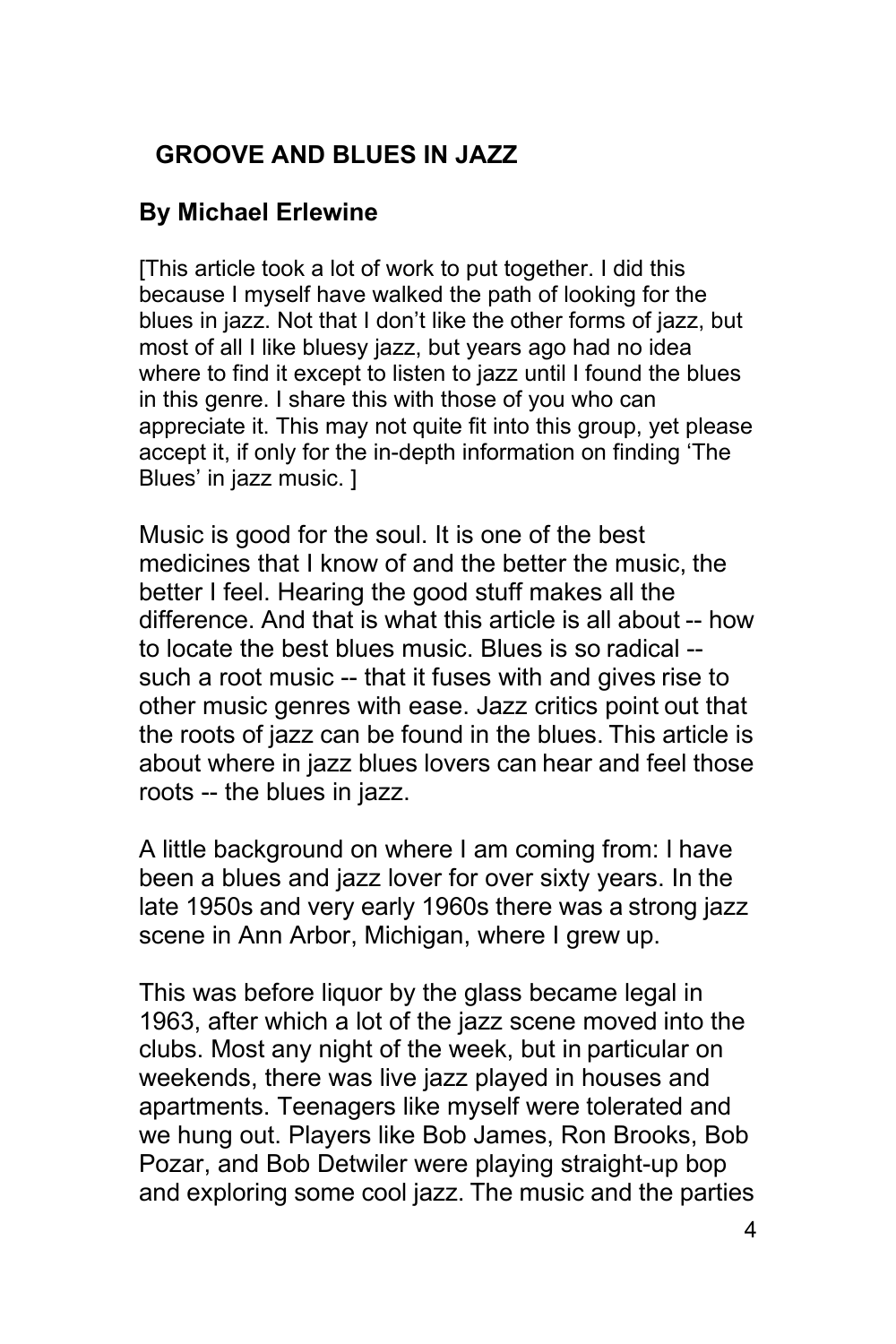often went on all night. On occasion, I heard Cannonball Adderley and others play in one of the many Detroit clubs like the Minor Key. Jazz records were big too. I can remember staying up all night listening to John Coltrane's "My Favorite Things" album over and over when it first came out. This was about 1960.

I fell in with the folk scene in the early 1960s and managed to hitch-hike all over the country several times. A fantastic guitarist by the name of Perry Lederman, a young singer/songwriter by the name of Bob Dylan, and I hitched together for a stretch. Later I helped to put on the first Bob Dylan concert in Ann Arbor. During that time, I hung out with the New Lost City Ramblers, Ramblin' Jack Elliot, the Country Gentlemen, Joan Baez, and some other great folk artists that you may never have heard of.

It was in those years that I got introduced to blues and gospel music. The Swan Silvertones, an a-capella gospel group of infinite beauty had an enormous effect on me in 1964 when I first heard their records. I had also been listening to classical music for a number of years, yet had no real guidance. I spent all of 1964 listening to and learning in depth about classical music from a real expert. Then in 1965 I helped to form a band called the Prime Movers Blues Band.

Although we never recorded, we were no slouch. Iggy Pop was our drummer, avant-garde composer "Blue" Gene Tyranny our keyboardist, music guitar maker Dan Erlewine played lead Guitar, Jack Dawson (later in the Siegel-Schwall Blues Band) on bass, and I sang and played amplified harmonica.

Sometime in 1965 we heard the Paul Butterfield Blues Band live. That changed my life. We got to know those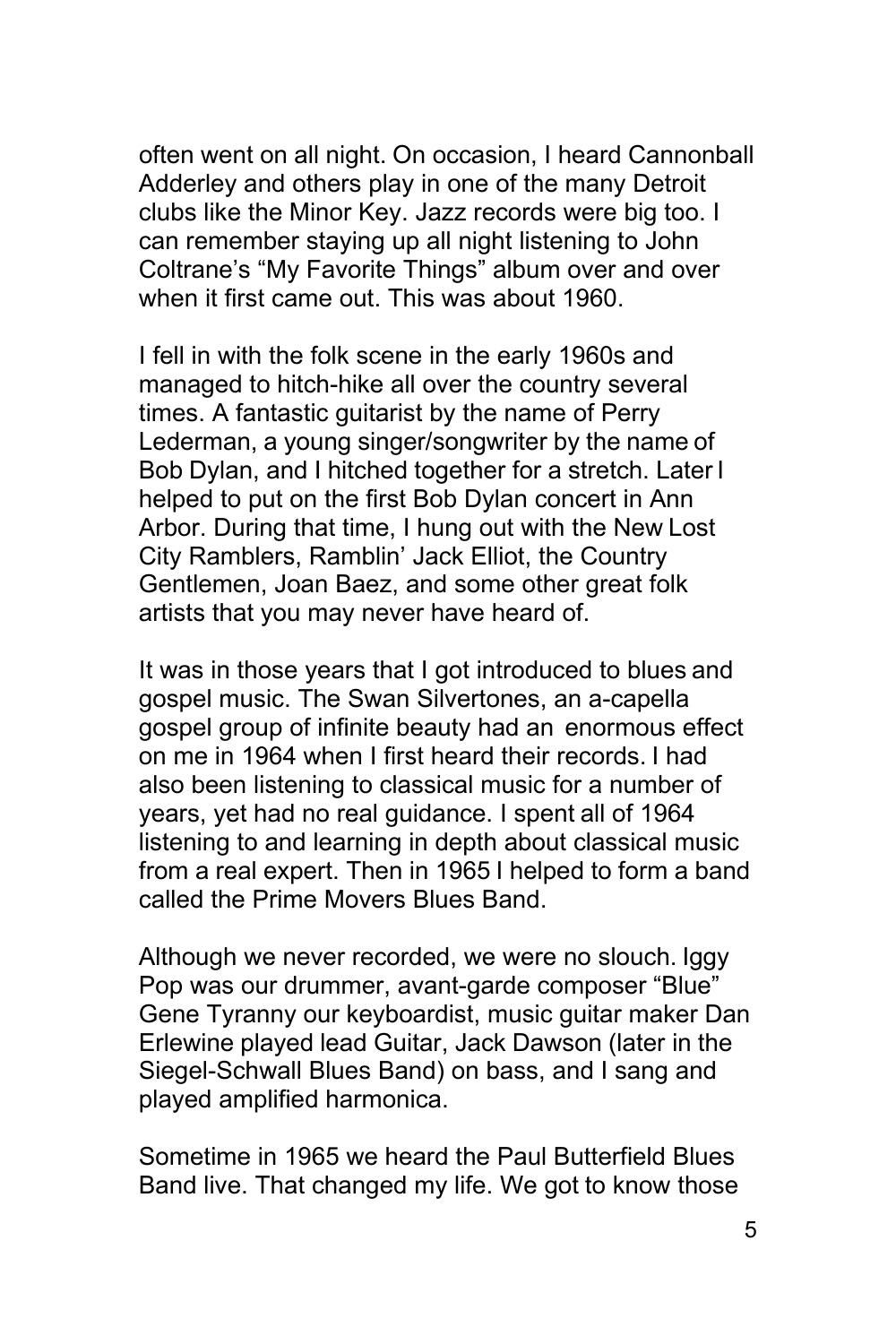guys and they introduced us to all of the blues we had not yet found out for ourselves. We became, in an instant, the Prime Movers Blues Band. That was a time.

The net effect of all of this was that, during the 1960s, I listened to blues records day and night trying to learn to play the licks. And I just loved the music. In the mid-1960s, thanks to Bob Koester of Delmark Records, I heard players like Little Walter, Magic Sam, Junior Wells and many others live in the Chicago clubs. Later, working with various blues and jazz festivals, I had the good fortune to interview (audio and video) just about any blues player you could name that was around back then, and most of them still were.

This article is about the blues in jazz, and I am getting to that. My first love is the blues and it took me some time to get much into jazz. At first, about the only way I could hear jazz was through a blues filter, so any jazz I got into had to have those blues elements. Now that I can find my way around the jazz catalog, I know that it contains some real treasures for blues lovers. But don't expect just the standard 12-bar blues progression.

Blue notes are found in jazz, but seldom in the form we are used to in blues recordings. It is the blues as a feeling, the soul-full experience of the blues and gospel elements that can be found in jazz. So, I am writing this for blues lovers who may want to explore jazz through the same blues doorway I went through.

The jazz I love is the blues in jazz whether that means bluesy jazz, funky jazz, original funk, soul jazz -- terms which I will explain in due course. I tend not to like (as much) jazz that does not have some kind of blues or modal element in it. Swing and bop, to the degree that they lack the roots sound of blues and gospel, fail to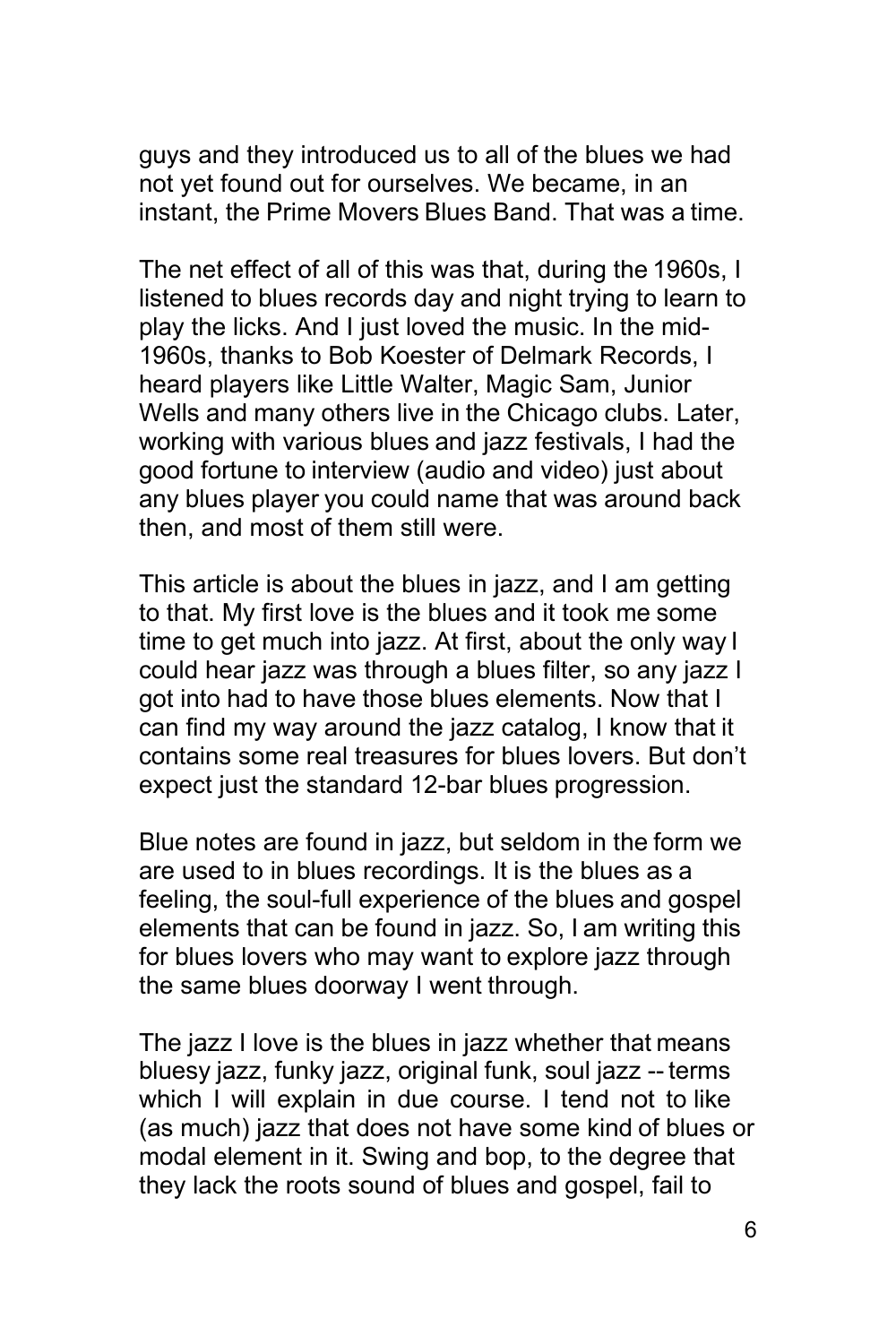hold my attention. They are too frenetic for me. I like my jazz with blues, please.

Something I realized some time ago is that jazz (and most kinds of music) are either energizing or calming in their overall effect. If you are the kind of person who needs something to get you moving (to energize you), then you will be attracted to music that is agitating and energizing like: marches, Dixieland, bop, free jazz, and other forms of progressive jazz. It appeals to those who need that cup of coffee in life -- get a move on! It stirs you up.

However, if you are a person (like me) who tends to be very active and sometimes even hyper, then you need music to relax and calm you like blues, original funk, soul jazz -- groove music. It helps to get you in a soothing groove that dissipates energy -- relief!

Regardless of the fact that as a person we may (in general) be drawn to music that either stimulates or calms us, at times all of us may need some pick-me-up music and at other times some slow-me-down stuff.

You will find that the above (admittedly simplistic) concept works very well. Blues and the blues that is in jazz (for the most part) has to do with the release and expression of feelings. The effect is calming to the system. It is "get down" and relaxin' music. Here is a brief tour of the bluesy stuff in jazz. I hope you find it useful.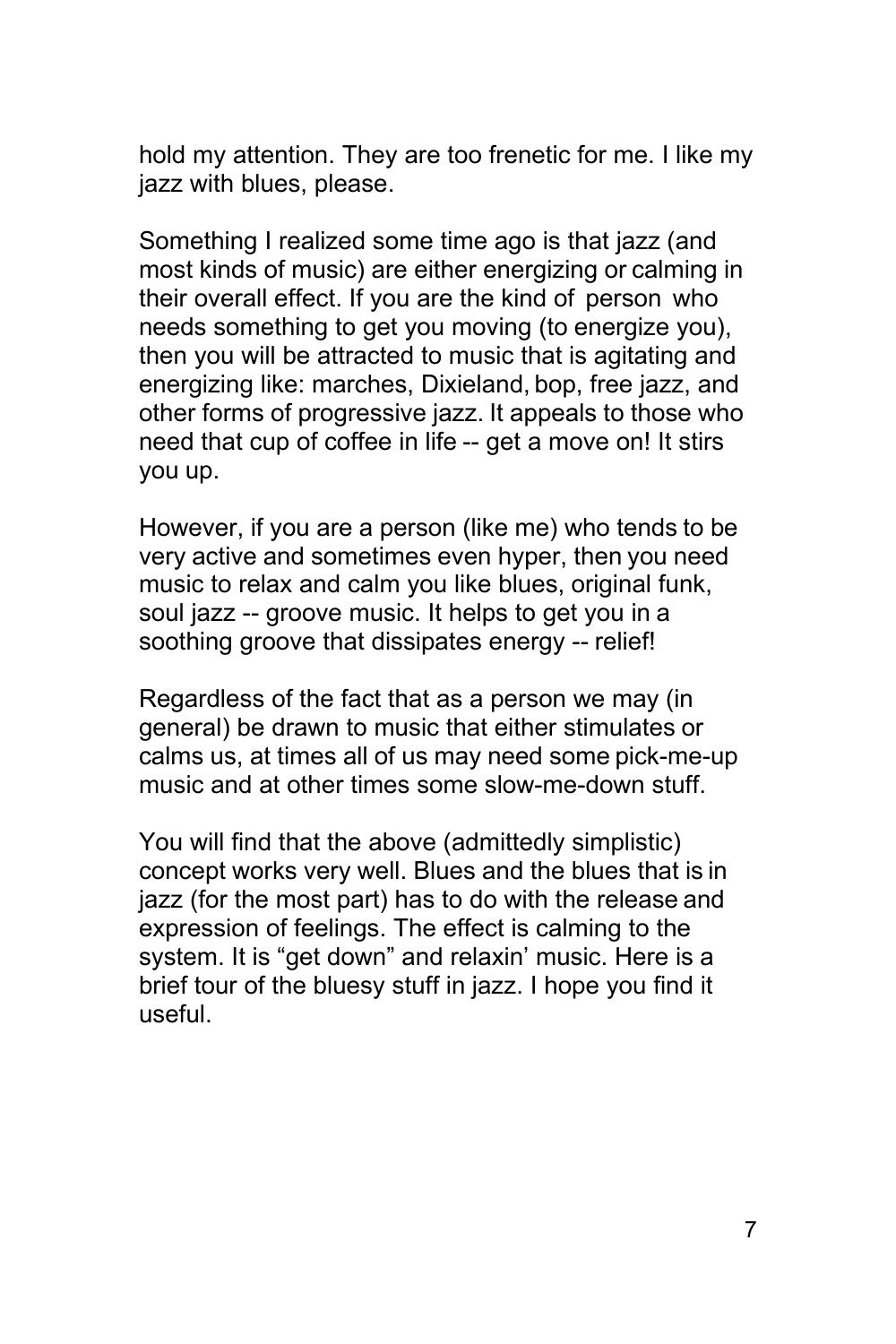# <span id="page-7-0"></span>**AN ABBREVIATED HISTORY OF BLUES IN JAZZ**

This is an abbreviated history because I want to just skip over the standard playing-the-blues-progression in jazz stuff. There is not much of it anyway. If you like blues, you already know that by now. For now, we will also pass on all of the old-time blues found in traditional jazz -- the early New Orleans jazz. There is plenty of great old blues and blues-like music to hear there and you will want to hear it someday. But it is just too much like the blues that you already know.

The same goes for what few blues tunes came out of the swing and big-band era. You don't need a guide to check swing blues tunes out because there are not that many of them. When you can find them, they are pretty much straight-ahead blues songs or tunes played with a big band. Further, the arranged feeling of the big band is not up to the impromptu kind of blues feeling you may be used to, so let's pass on that too.

When I speak of blues in jazz, I mean some get-down funky blues sounds in the jazz that you have not heard before, so let's just get to that. If this history stuff bores you, skip over it and just read the recommended albums list. Start finding and listening to some of the picks. As mentioned, we will pass over the earlier forms of jazz including the New Orleans varieties, Dixieland, and swing. However, since a lot of the bluesy jazz that may interest you grew out of bop (bebop), you will need to know what bop is and how this music style came to be. We will start there.

Bop (bebop) -- Bop distinguished itself from the popular big-band swing music out of which it emerged by that fact that it is most often played in small groups. You can hear each of the players as separate sounds. And while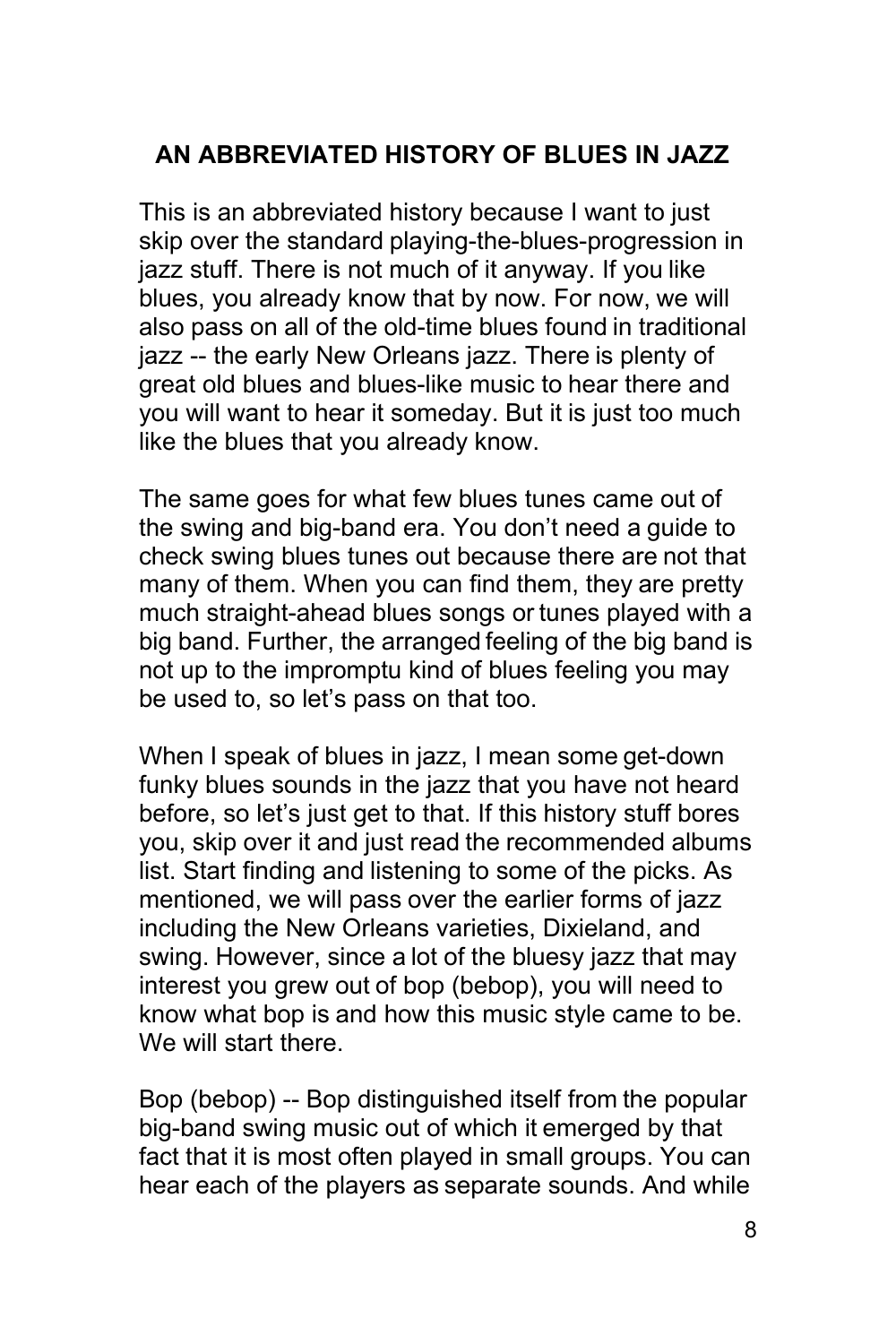swing can have a groove that soothes you, bop is wakeme-up music. Its faster tempos, more elaborate melodies, and complex harmonies do not tend to establish a groove. It is more frenetic, even frantic, than swing. In other words, this is not relaxin' music. Bop has an attitude.

Unlike the large swing bands, where there were a few featured soloists, most members of the small combo could and did solo --- democratic. In addition to an increase in improvisation and solo virtuosity, there was little dependence on arrangements. And fast tempos too. Bop is more energetic (read agitating) than swing, with the rhythm section keeping the time on the ride cymbal. Bop tunes can be very fast, often with elaborate harmonies and complex chord changes that take an expert player to negotiate. In fact, fluency in bop became the benchmark of the young musician. Bop is a sophisticated music that can be, for many, somewhat of an acquired taste. In this respect it resembles classical music. Here are some bop artists and a sample album of them at their best:

# <span id="page-8-0"></span>**BOB ORIGINATORS**

Charlie Parker (just about any album; the box sets are the best) Dizzy Gillespie, "Dizziest"/Bluebird Thelonious Monk, "Thelonious with John Coltrane"/OJC Bud Powell, "Genius of Powell Vol. 1"/Polygram Dexter Gordon, "Our Man in Paris"/Blue Note Miles Davis, "First Miles"/Savoy Fats Navarro, "The Fabulous Fats Navarro, Vol 1- 2"/Blue Note Sonny Stitt, "Constellation"/Muse J.J Johnson, "The Emminent Jay Jay Johnson Vol 1"/Blue NOte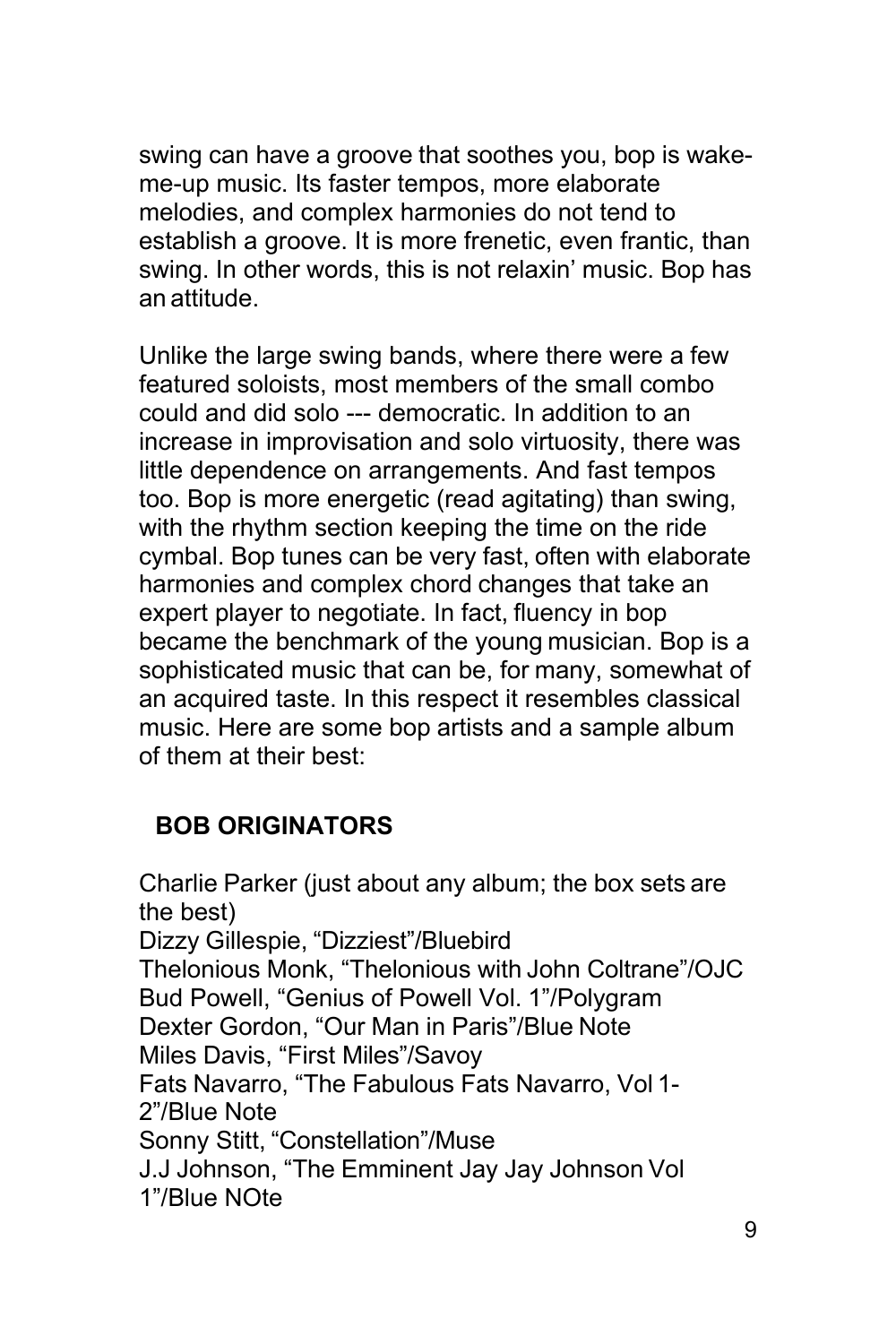Max Roach, "Freedom Now Suite"/Columbia Lucky Thompson, "Lucky Strikes!"/Prestige Tad Dameron, "Mating Call"/Prestige

#### <span id="page-9-0"></span>**1950S BOP PLAYERS:**

Sonny Rollins, "Newk's Time"/Blue Note Jackie McLean, "Let Freedom Ring"/Blue Note Oscar Peterson, "The Trio"/Pablo Clifford Brown, "Brownie"/Emarcy Phil Woods, "Pairin Off"/Prestige Kenny Dorham, "Una Mas"/Blue Note Barry Harris, "Live in Tokyo"/Xanadu Tommy Flanagan, "Thlonica"/Enja

# <span id="page-9-1"></span>**1970S-1980S BOP REVIVAL**

Richie Cole, "New York Afternoon-Alto Madness"/Muse Chris Hollyday, "Ho, Brother"/Jazzbeat

#### **BLUES IN BOP:**

Thelonious Monk, "The Thelonious Monk Trio"/Prestige Miles Davis & Milt Jackson, "Bag's Groove"/Prestige Miles Davis, "Walkin'"/Prestige Horace Silver, "Senor Blues"/Blue Note

# <span id="page-9-2"></span>**HARD BOP**

Hard bop was a reaction to the somewhat brittle and intellectual nature of straight bop. Hard bop distinguished itself from bop by its simple melodies, slower tempos, and avoidance of the (by then) cliched bop chord changes. The constant up-tempo frenetic quality of bop pieces is absent. Tunes are often in the minor mode, much slower paced, and often moody - more feeling and thoughtful. Hard bop reaches into the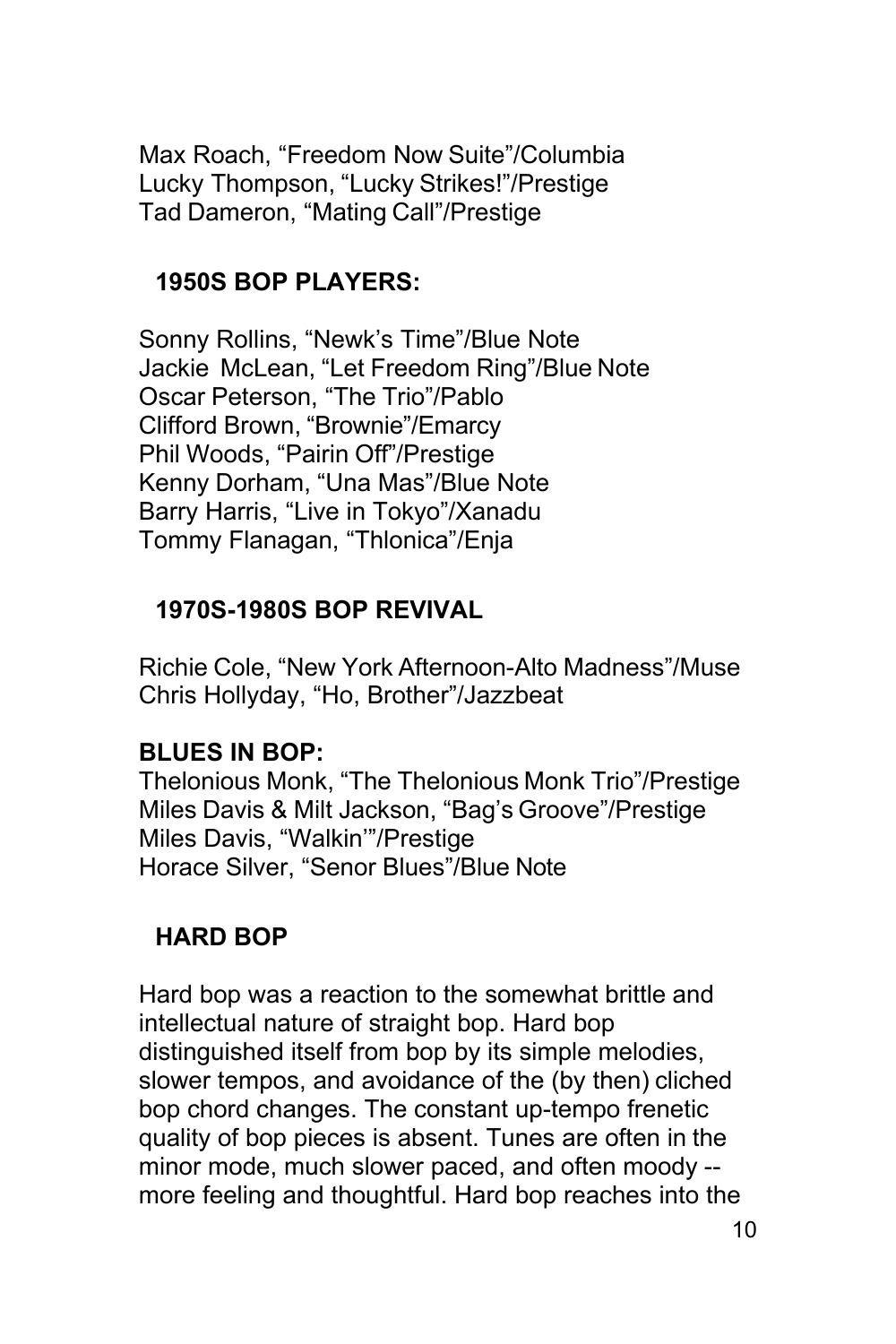blues and gospel tradition for substance to slow the uptempo bop music down, stretch the time out, and imbue the music with more feeling. It was as if jazz had once again found its roots and was nourished. The public thought so too, because it was more approachable than bop. Hard bop is one big step toward establishing a groove, but it lacks what has come to be known as a groove, as in "groove" music. Blues lovers will appreciate the more bluesy nature of hard bop, but probably still yearn for more blues yet.

### <span id="page-10-0"></span>**HARD BOP PIONEERS:**

Horace Silver, "Pieces of Silver"/Blue Note Art Blakey and the Jazz Messengers, "Moanin"/Blue **Note** Cannonball Adderley Quintet, "Quintet at the Lighthouse"/Landmark Nat Adderley, "Work Song"/Riverside Art Farmer, "Meet the Jazztet"/Chess Crusaders, "Freedom Sounds"/Atlantic Lou Donaldson, "Blues Walk"/Blue Note Kenny Dorham, "Trumpet Toccata"/Blue Note Donald Byrd, "House of Byrd"/Prestige

# <span id="page-10-1"></span>**COLTRANE-INFLUENCED HARD BOP**

Wayne Shorter, "Native Dancer"/Columbia Freddie Hubbard, "Hub-Tones"/Blue Note McCoy Tyner, "Sahara"/Milestone Herbie Hancock, "Maiden Voyage"/Blue Note Joe Henderson, "Page One"/Blue Note Weather Report (Joe Zawinul), "Mysterious Traveler"/Columbia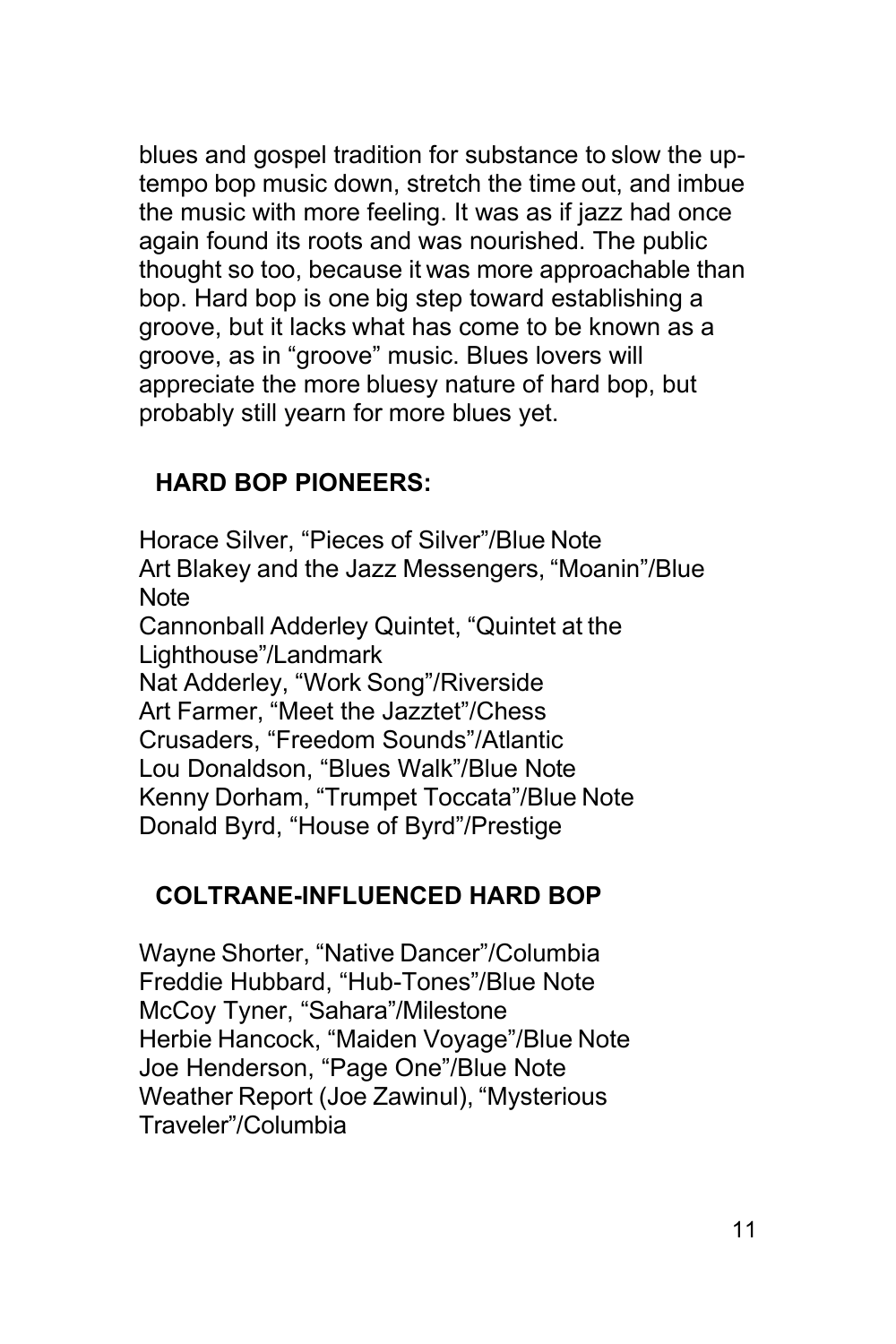### <span id="page-11-0"></span>**MAINSTREAM HARD BOP:**

Sonny Rollins, "Saxophone Colossus and More/OJC John Coltrane, "Blue Trane"/Blue Note Wynton Kelly, "Kelly Blue"/Riverside Clifford Jordan, "Glass Bead Game"/Strata-East Booker Ervin, "The Book Cooks"/Affinity George Coleman, "Amsterdam After Dark"/Timeless Charlie Rouse, "Two Is One"/Strata-East Harold Land, "The Fox"/Contemporary Blue Mitchell, "The Thing to Do"/Blue Note Kenny Dorham, "Afro- Cuban"/Blue Note Oliver Nelson, "Soul Battle"/Prestige Hank Mobley, "Soul Station"/Blue Note Wes Montgomery, "Incredible Jazz Guitar of Wes Montgomery"/Riverside

# <span id="page-11-1"></span>**FUNKY JAZZ**

Some hard-bop players like pianist Horace Silver began to include even more feeling in their playing by adding blues riffs and various elements from gospel music to their playing. Silver, considered by many to be the father of funk, describes funk:

"Funky means earthy, blues-based. It may not be blues itself, but it has that down-home feel to it. Playing funky has nothing to do with style; it's an approach to playing... "Soul" is the same basically, but there's an added dimension of feeling and spirit to soul -- an indepth- ness. A soulful player might be funky or he might not be."

The hard-bop jazz that they were playing became in Silver's hands still more earthy, bluesy or, as it was called, "funky". This was jazz, but with a funky flavor. It is quite easy to distinguish this funky jazz from the all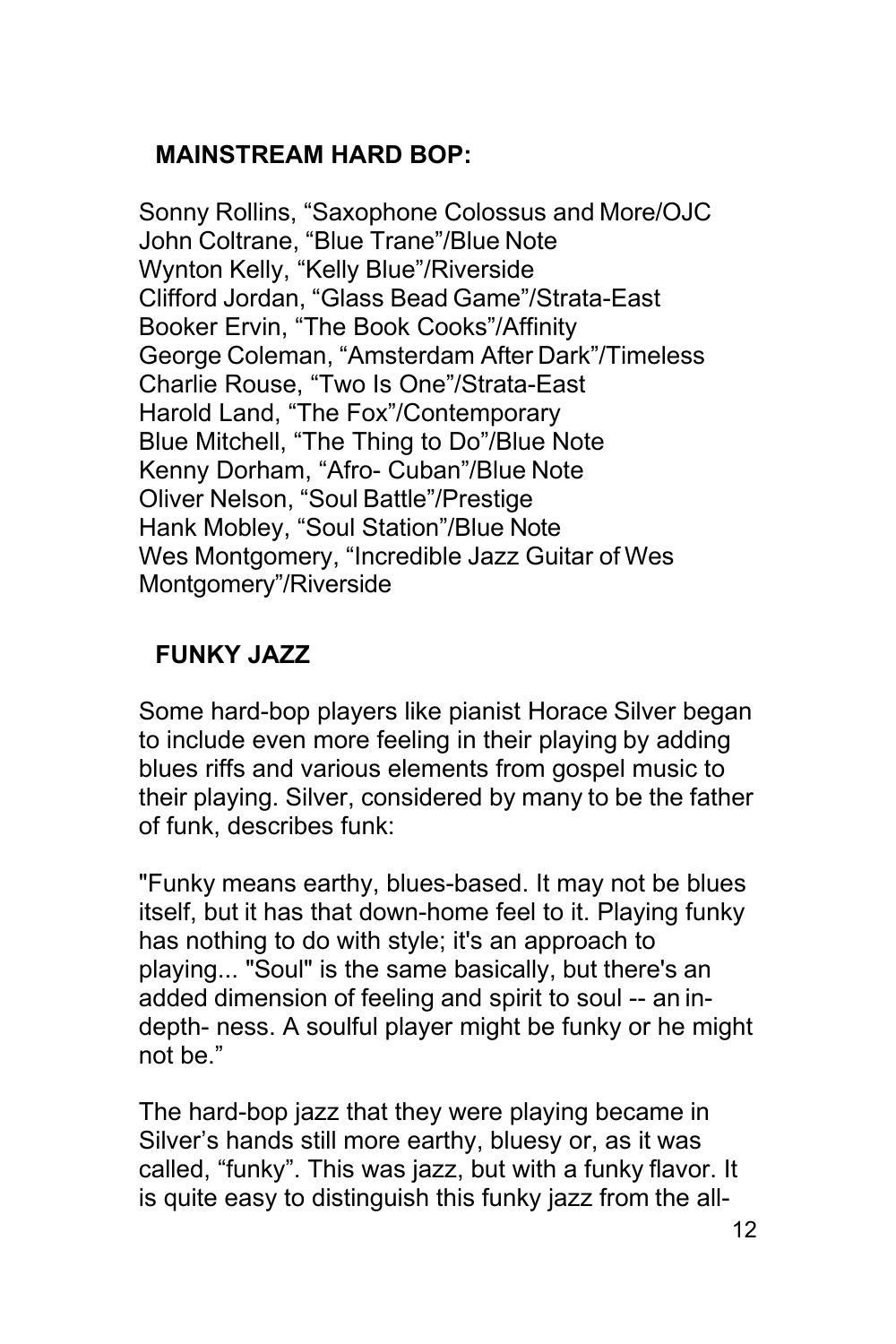out jazz funk described below. I really like funky jazz because it sometimes has a groove, but I love jazz funk better because in that music there is a total groove.

Horace Silver, "Song for My Father"/Blue Note Cannonball Adderley "Somethin' Else"/Blue Note Nat Adderley "Work Song"/Riverside Bobby Timmons, "Moanin'"/Milestone

#### <span id="page-12-0"></span>**THE BLUES GROOVE – GROOVE MUSIC**

The whole thing about groove music is that everything exists to establish and maintain the groove. Solos, egos, instruments -- what have you, only exist to lay down the groove and to get in it. There is a steady constant beat that can become drone-like or trance- like. You get in a groove and you stay in the groove and that feels good. There are no absolute rules about what makes groove music. Anything can happen as long as the effect is to put you in and keep you in the groove. It often has a Hammond organ in the sound, but not always. It can have any number of instruments doing all kinds of solos and what-not as long as these things don't break the groove.

Everything exists to create and maintain the groove. Blues lovers tend to like groove music because the blues is nothing but a groove.

Groove music can be up-tempo or slow, bright or dark, but the net effect of getting in a groove is always to satisfy and relax. There is always a constant rhythm section driving the groove, invariably danceable. Grooves always have a funky, earthy flavor and blues and gospel elements are essential.

All grooves are bluesy, by definition. It can be as funky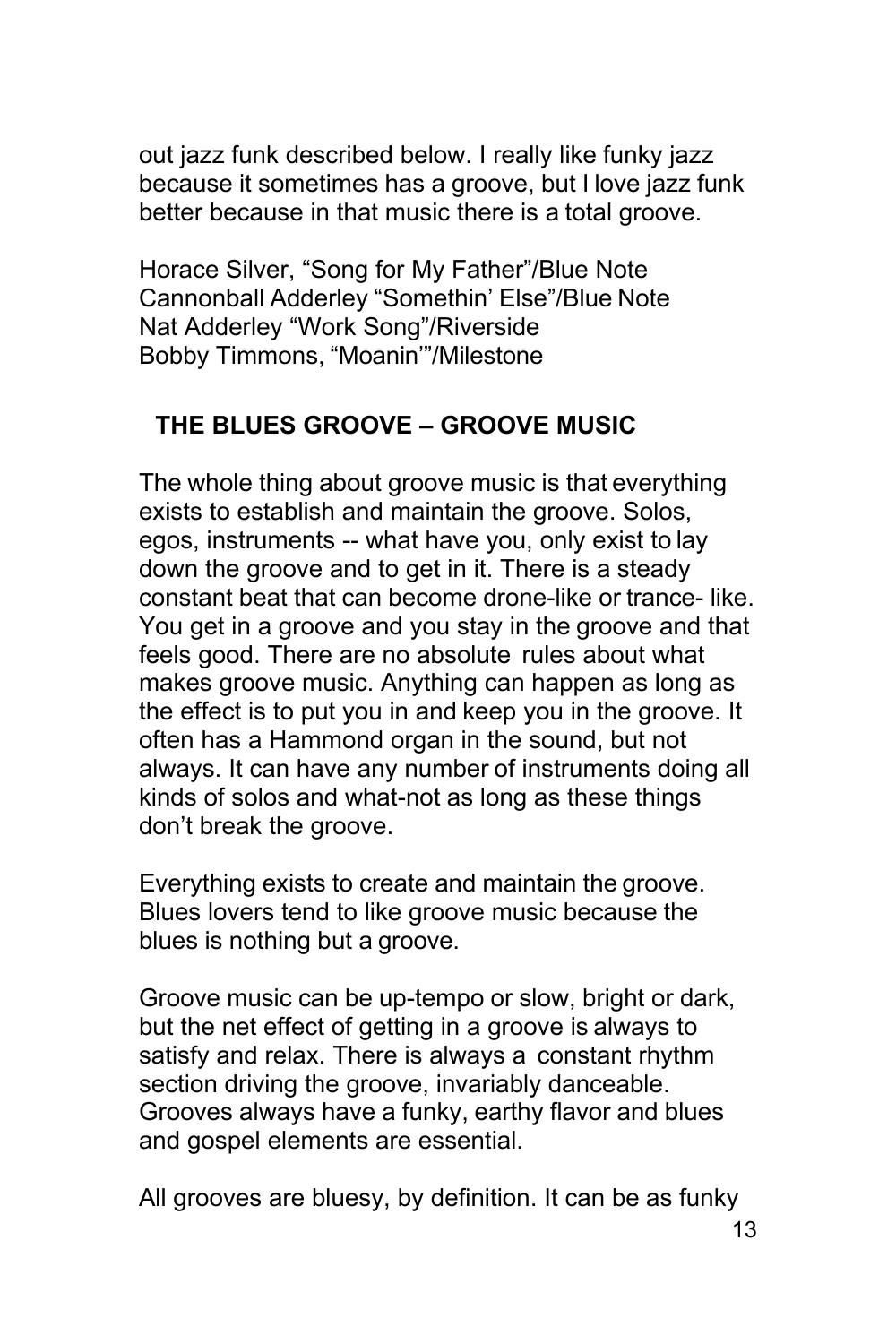and nasty as you want to be, but groove is not stir-it-up music. It is always cool-you-down music. If it is not relaxing, then it is not groove. Which is not to say that groove is not energetic or fast paced. It may sound wild, but the final effect is a 'groove'. Although I hesitate to characterize it this way, groove music is always a little trance-like. The result of the funkiest, 'baddest' piece of groove music is a bit of clear sailing -- relaxation. Get in the groove! That's the place to 'BE'.

### <span id="page-13-0"></span>**ORIGINAL FUNK (SOUL JAZZ)**

The transformation of bop did not always stop with hard bop or even funkified jazz. Some players dove rather than dipped into the 'roots music' and an even more bluesy music was born that came to be called funk or soul jazz. For the first time, we are talking real groove music.

Funkified Jazz, also called soul jazz, jazz funk, original funk, or just plain funk is a form of jazz that originated in the mid-1950s -- a type of hard bop. It is often played by small groups -- trios led by a tenor or alto sax, pianist, guitar and often the Hammond B3 organ.

Funk music is very physical, usually 'down and dirty'. Funk or 'Soul Jazz' emerged as a reaction to the bop/cool jazz (cool, intellectualized) prevalent at the time. Funky music is everything that bop/cool jazz is not. It is hot, sweaty and never strays far from its blues roots. The term "soul" is a link to gospel roots; "funk" links to blues roots. This fusion of jazz with blues and gospel elements became known as "Soul Jazz" during the 1950s, partly through the promotion of the Cannonball Adderley Quintet as a "soul-jazz" group.

Fast-paced funk pieces have a bright melodic phrasing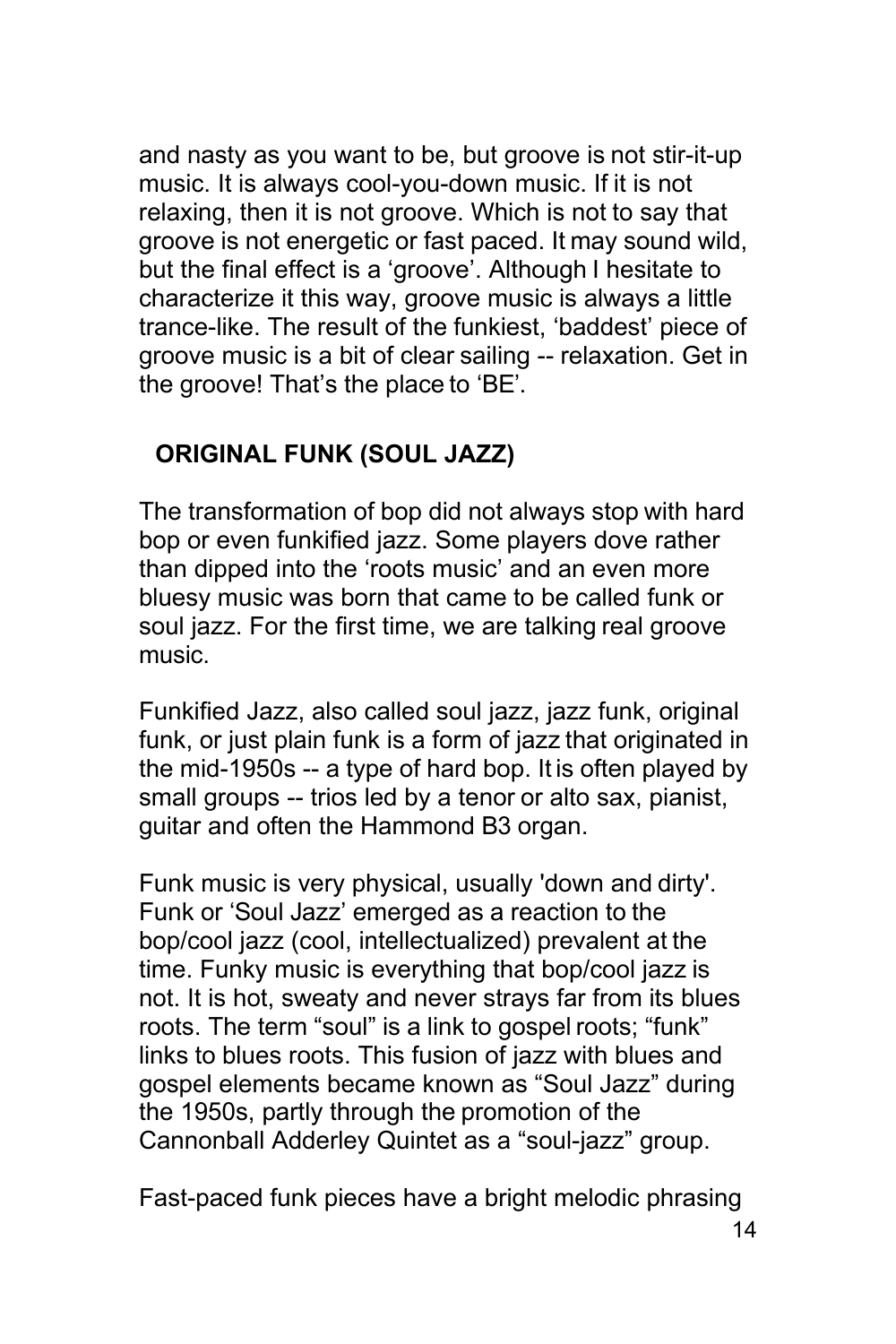set against a hard, percussive dance rhythm. Funk ballads are never more than a few steps from the blues. Above all, this is dynamic relaxin' music that is easy to listen to -- the groove. Those of you who like blues and R&B (and gospel), but find some jazz just a touch remote, may well like original funk. There is no better music to kick back to than this.

Jazz funk is sometimes called "original funk" to distinguish it from the contemporary funk sound of the James Brown/George Clinton variety. Along with blues and gospel, original funk or soul jazz had some R&B (soul music) elements thrown into the mix and the resulting fusion was even more to the public's taste.

Soul jazz has remained one of the most popular and successful forms of jazz to this very day. Bop is stir-it-up music while funk or soul jazz (no matter how up tempo or percussive) is at heart calm-you-down or groove music. Here are some classic funk albums:

Eddie Lockjaw Davis, "Cookbook"vol. 1-3/OJC Gene Ammons, "Gene Ammons Story: Organ Combos"/Prestige Arnett Cobb, "Smooth Sailing"/OJC Red Holloway, "Cookin' Together"/OJC Willis Jackson, "Bar Wars"/Muse Ike Quebec, "Blue and Sentimental"/Blue Note Jimmy Forest, "All the Gin is Gone"/Delmark Bobby Timmons, "Soul Man"/Prestige Johnny Hammond Smith, "Breakout"/Kudu Harold Vick, "Steppin' Out"/Blue Note Harold Mabern, "Rakin' & Scrapin'"/Prestige Stanley Turrentine, "Comin' Your Way"/Blue Note Houston Person, "Soul Dance"/Prestige Grover Washington, "Mister Magic"/Motown Harold Maybern, "Rakin' and Scrapin', OJC-330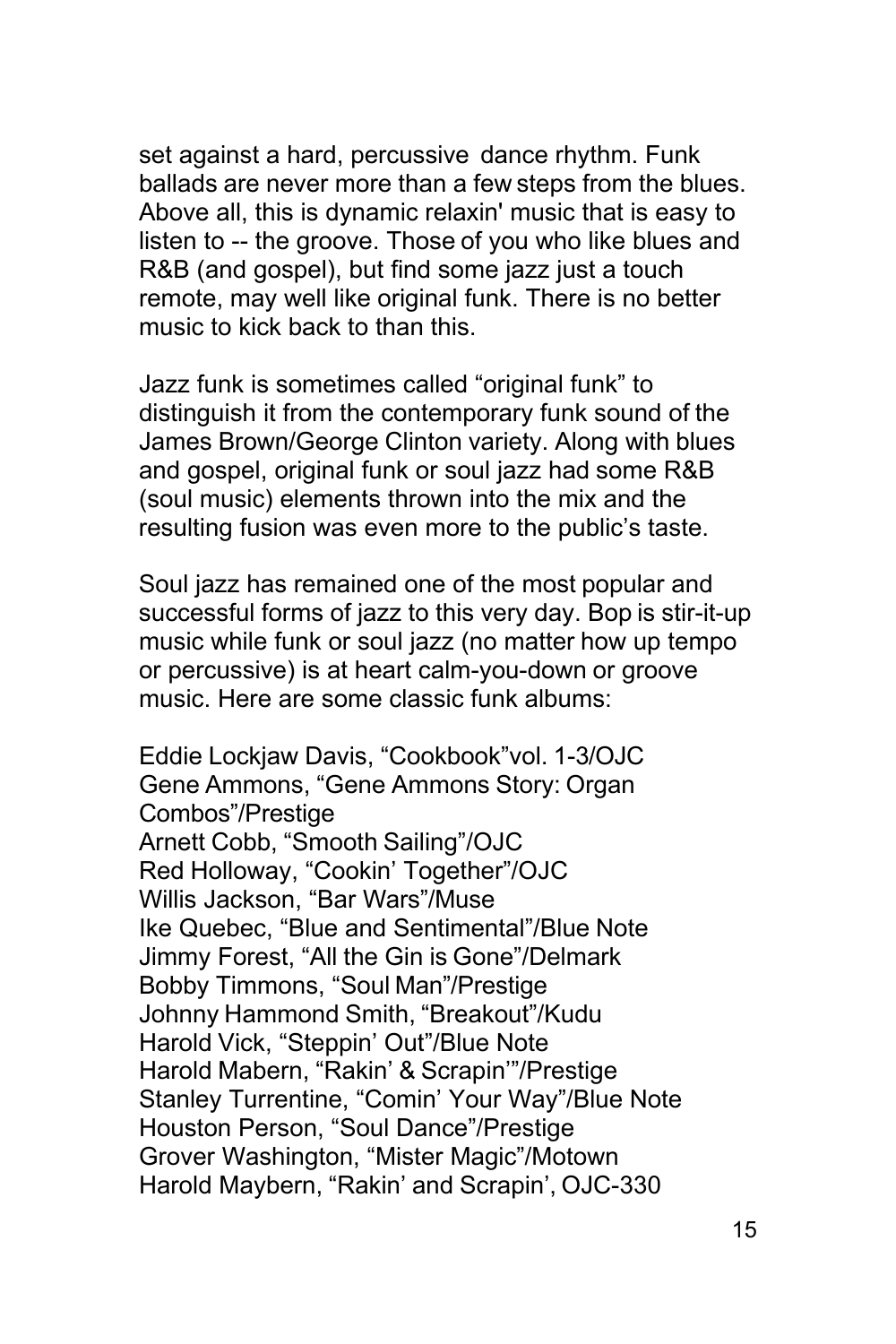Cornell Dupree, "Coast to Coast"/Antilles Les McCann, "Swiss Movement"/Atlantic (soul jazz)

# <span id="page-15-0"></span>**ORGAN COMBOS**

At the heart of original funk and soul jazz sits the Hammond Organ, 400 pounds of musical joy. I have had two Hammond B3 and still have a digital Hammond today. This unwieldy piece of equipment can do it all - work by itself, as a duo, trio, quartet, or with a full band. It is a full band. More important is the fact that the Hammond-organ sound pretty much defines real funk. There is something about the percussive sound and the adjustable attack/decay effects that, coupled with the famed (rotating horns) Leslie speakers, epitomizes that music called funk.

Whatever the reason, you will find a Hammond organ at the center (or as backup) of the majority of soul jazz recordings, not to mention contemporary funk and R&B recordings. Jimmy Smith is the man who tamed the great beast and turned the Hammond from a roller-rink calliope into a serious jazz instrument.

The story is that Smith locked himself in a warehouse with a Hammond for almost a year and came out playing that sound we all love.

And Jimmy Smith is just the tip of the top. There are many great Hammond players that are every bit as great in their own way, names like Richard Groove Holmes, Jimmy McGriff, Shirley Scott, Charles Earland, John Patton, Larry Young, and others. Put a Hammond organ and some drums together with a tenor sax or guitar and you have all you need for some real funky music. This is groove music par excellence. And this is my personal favorite music.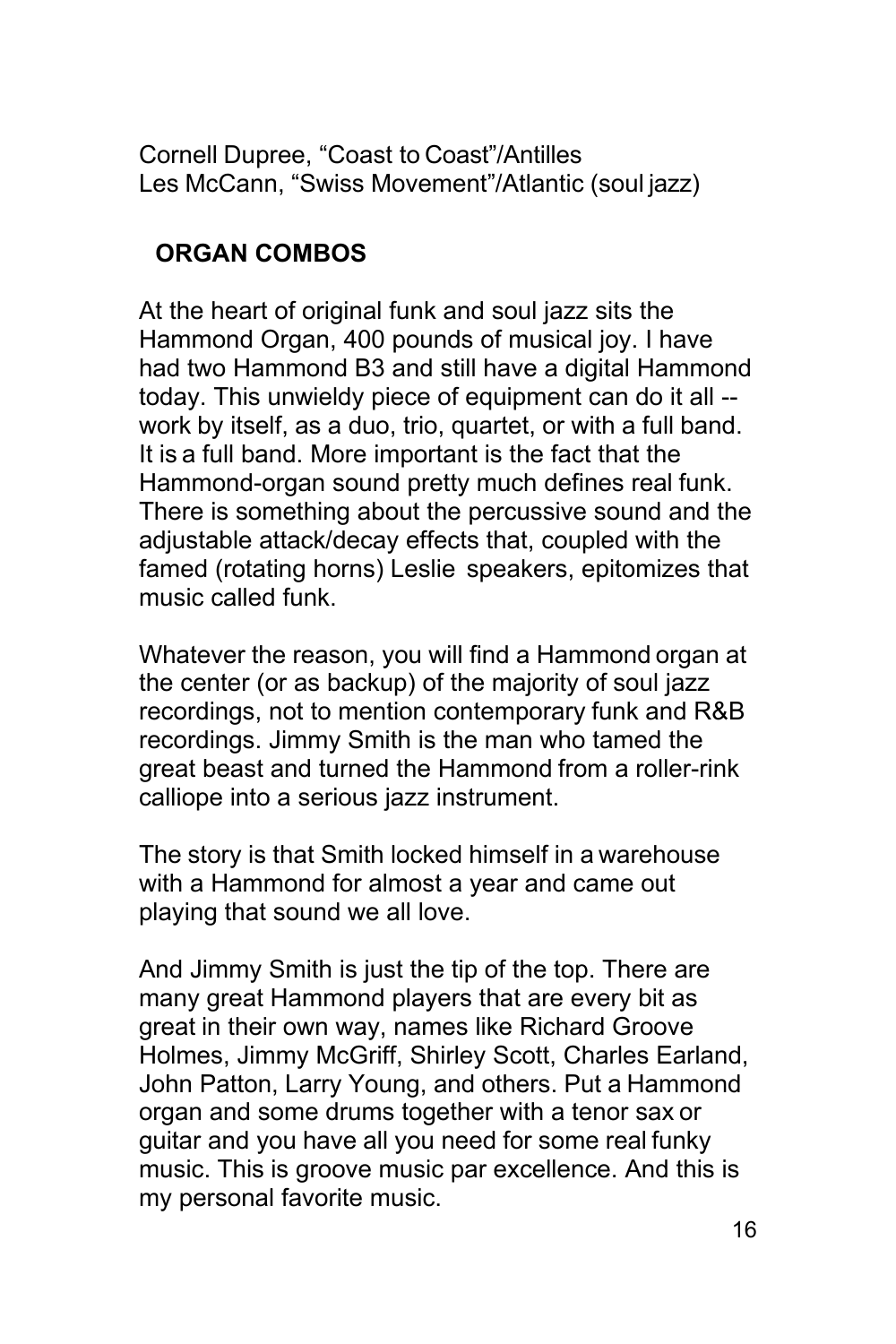Jimmy Smith, "Back at the Chicken Shack"/Blue Note Jimmy McGriff, "At the Appollo"/Collectables Jack McDuff, "Live!"/Prestige Richard Groove Holmes, "After Hours /Pacific Jazz Don Patterson, "Genius of the B-3"/Music John Patton, "Let em' Roll"/Blue Note Shirley Scott, "Blue Flames"/OJC Charles Earland, "Black Talk"/Prestige Charles Kynard, "Reelin' with the Feeling"/Prestige Larry Young, "The Complete Blue Note Larry Young"/Mosiac Joey DeFrancisco, "All of Me"/Columbia

# <span id="page-16-0"></span>**THE COMMERCIALIZATION OF SOUL JAZZ**

Soul jazz sometime gets a not-so-great rap. Anything so potent and popular lends itself to misuse and a great many so-called soul jazz albums were recorded that had no "soul" -- bad commercial funk. On the theory that you never know what is enough until you have more than enough, artists sought to increase their popularity by making their music more and more commercial until, in the end, they lost touch with the roots of the music -- the soul.

To make matters worse, the advent of bop and the various forms of progressive jazz that grew out of bop, gave birth to a somewhat elitist, conservative, and overly intellectualized attitude -- the jazz purist. This purist looks down on jazz that partakes too much of its blues and gospel roots, and any R&B influences are really frowned upon.

These mainstream jazz purists used the overt commercialism aspect of soul jazz as grounds to dismiss the entire music off-hand. Funk and soul jazz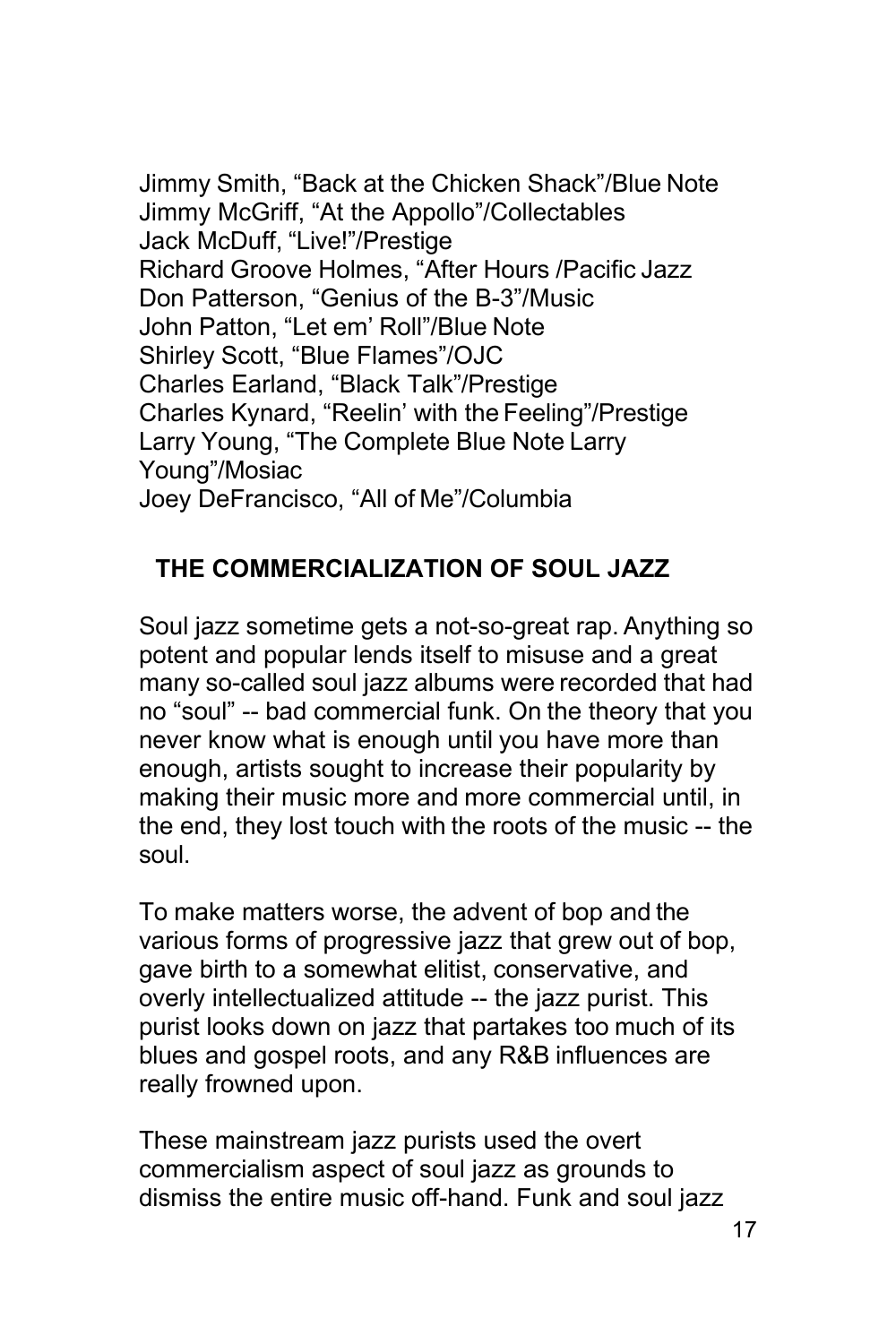was somehow (in their opinion) not as worthy of respect as the bop or progressive jazz they admired. The fact that soul jazz is the most successful and popular form of jazz was cited as further proof of its commonness. This elitist attitude is now on the decline and soul jazz is beginning to take its place in the history of jazz as a legitimate form of the jazz. Soul jazz reissues are a hot item. It is a fact that most great jazz performers also have a funky or soul side and albums to prove it. Often very little is written about the soul jazz side of these artists.

Well, there you have a quick tour of the funkier side of jazz -- groove music. It is important to point out that soul jazz, although always popular with the people, has received short shrift from the jazz elite. The attitude is that groove music is something, like the blues, which should be kept in the closet -- keep back. That time has passed.

#### <span id="page-17-0"></span>**GROOVE MASTERS**

We are coming out of a time when jazz has been measured by how outstanding the soloist is -- how high can they fly? Critics only seem to know how to rate what stands out. This won't work for groove music. In 'groove', the idea is to lay down a groove, get in it, and deepen it. Groove masters always take us deeper into the groove. These artists are our windows into the groove, and their hearts become the highway over which the groove can run. They reinvest. And we ride the groove.

This is why jazz critics have either passed (never got it) over groove masters like Grant Green and Stanley Turrentine or heard something but did not know what to make of what they heard (and felt). If music is not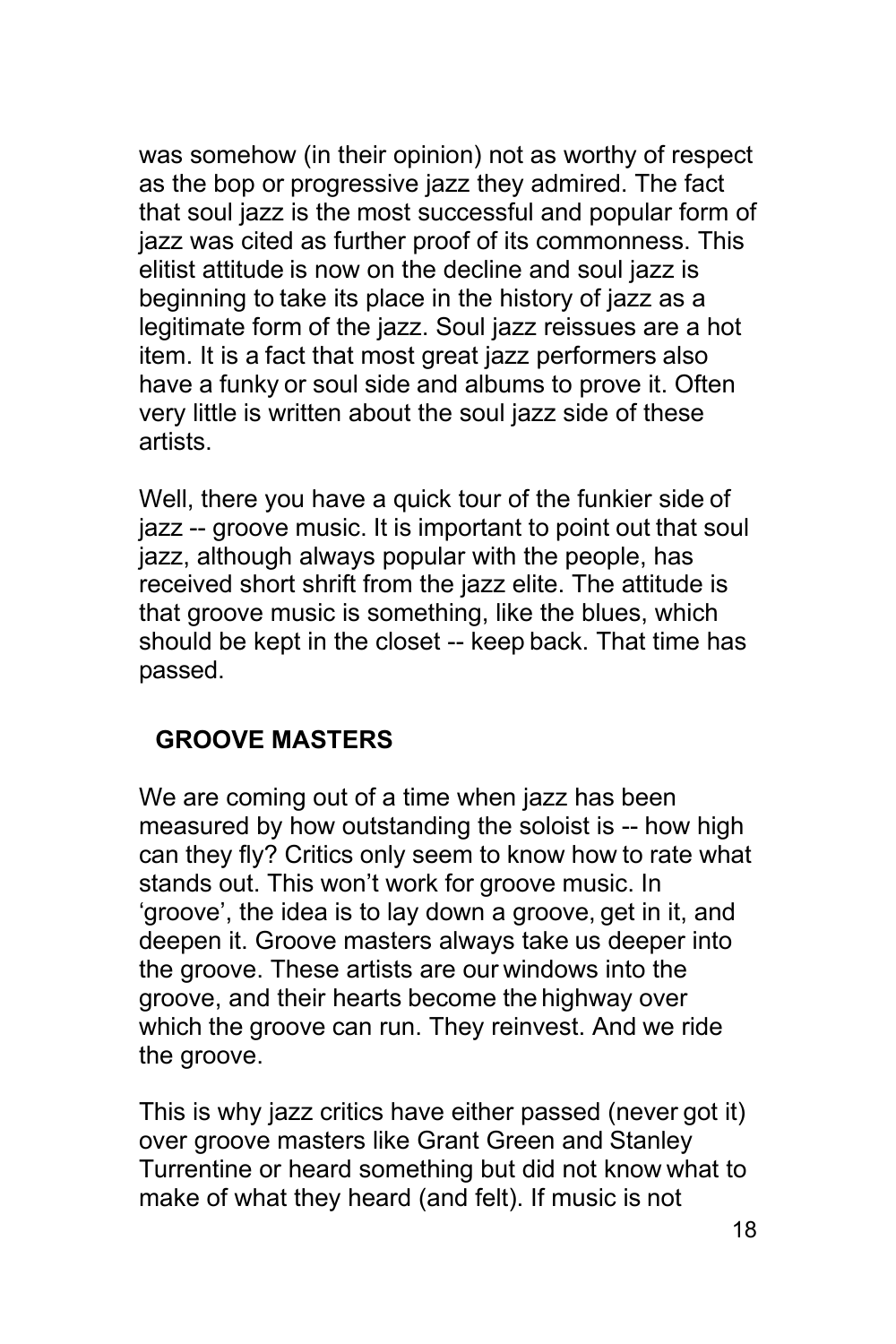viewed as such an intellectual thing (something to see) but more of a feeling kind of thing, then groove masters can be appreciated. You may not see the groove masters, but you sure can feel them. In groove, the solo (and all else) only exists if it adds to the groove. Witness Grant Green's incredible single- note repetitions. Who would ever think to do that?

You wouldn't dare think of that. It is done by pure feeling. It feels good and you keep doing it. Nothing to think about.

Stanley Turrentine has been laying down grooves for many a year for all to hear. I am surprised at how many books don't even mention him. Grant Green has received even shorter shrift. There have been a few voices crying in the wilderness of soul jazz criticism.

Producer Bob Porter of Atlantic Records and Bob Rusch of Cadence Magazine have always known and told us about the groove. Recording engineer Rudy Van Gelder is another pre-eminent groove expert. More than half of all great soul jazz sessions were recorded by Van Gelder. The next time you hear some real groove music, in particular if there is a Hammond organ on it, just check the album for this engineer's name.

#### <span id="page-18-0"></span>**GRANT GREEN: THE GROOVE MEISTER**

All that I can say about Grant Green is that he is the groove master. Numero uno. He is so deep in the groove that most people have no idea what's up with him. Players like Stanley Turrentine, Jimmy Smith, Kenny Burrell, and many other really great soul jazz artists are also groove masters. But the main man is Grant Green. He is so far in the groove that it will take decades for us to bring him out in full. He is just starting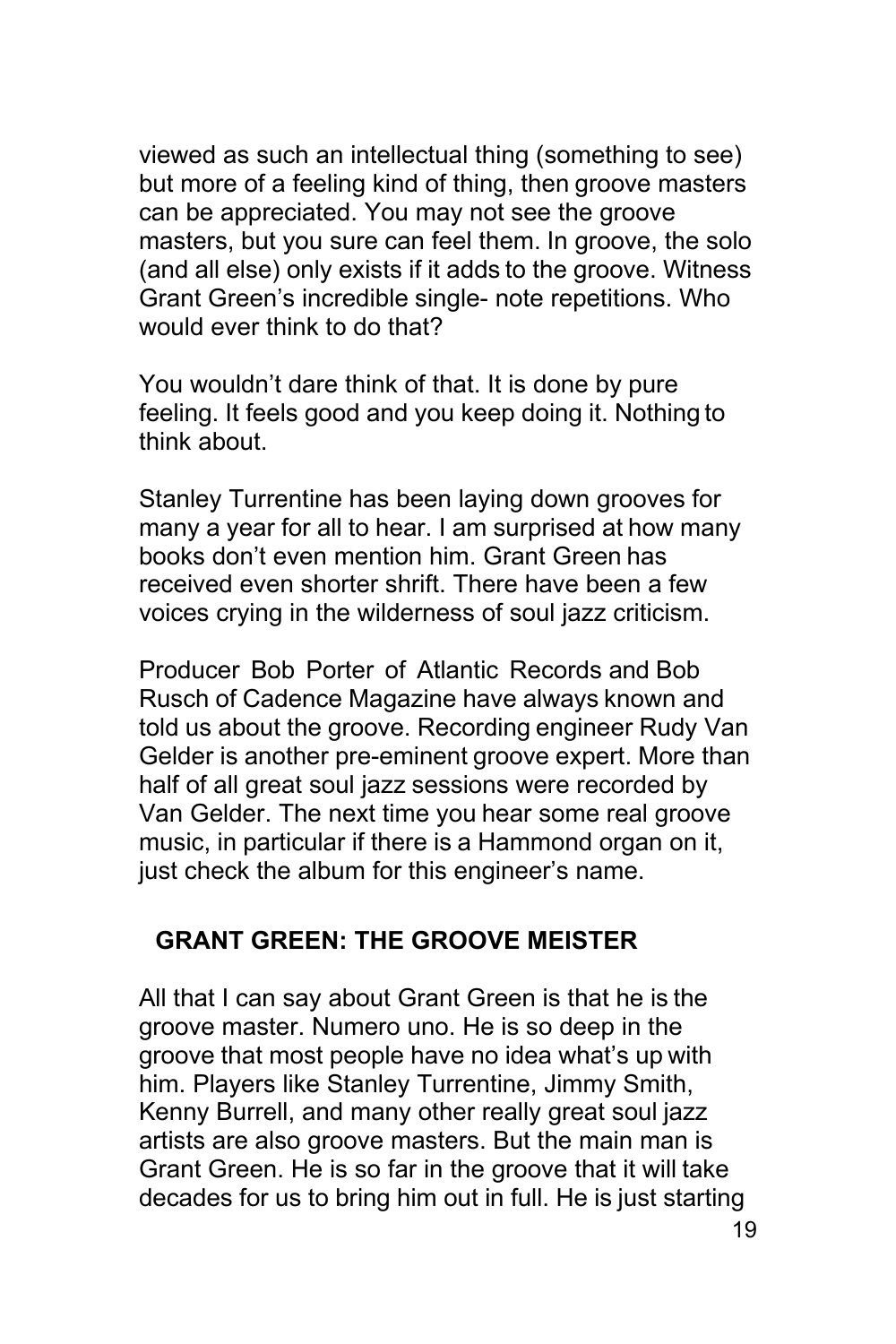to be discovered.

To get your attention and make clear that I am saying something here, consider the singing voice of Bob Dylan. Early on, a lot of people said the guy can't sing. But it's not that simple. He is singing. The problem is that he is singing so far in the future that we can't yet hear the music. Other artists can sing his tunes and we can hear that all right. Given enough time… enough years… that gravel-like voice will sound as sweet to our ears as any velvet-toned singer. Dylan's voice is all about microtones and inflection. For now, that voice is hidden from our ears in time so tight that there is no room (no time) yet to hear it. Some folks can hear it now. I, for one, can hear the music in his voice. I know many of you can too. Someday everyone will be able to hear it because the mind will unfold itself until even Dylan's voice is exposed for just what it is  $-$  a pure music. But by then our idea of music will also have changed. Rap is changing it even now.

Billy Holiday is another voice that is filled with microtones that emerge through time like an everblooming flower. You (or I) can't hear the end or root of her singing, not yet anyway. As we try to listen to Holiday (as we try to grasp that voice), we are knocked out by the deep information there. We try to absorb it and before we can get a handle on her voice (if we dare listen!) she entrances us in a delightful dream-like groove and we are lost to criticism. Instead, we groove on and reflect about this other dream that we have called life. All great musicians do this to us.

Grant Green's playing at its best is like this too. It is so recursive that instead of taking the obvious outs we are used to hearing, Green instead chooses to reinvest -- to go in farther and deepen the groove. He opens up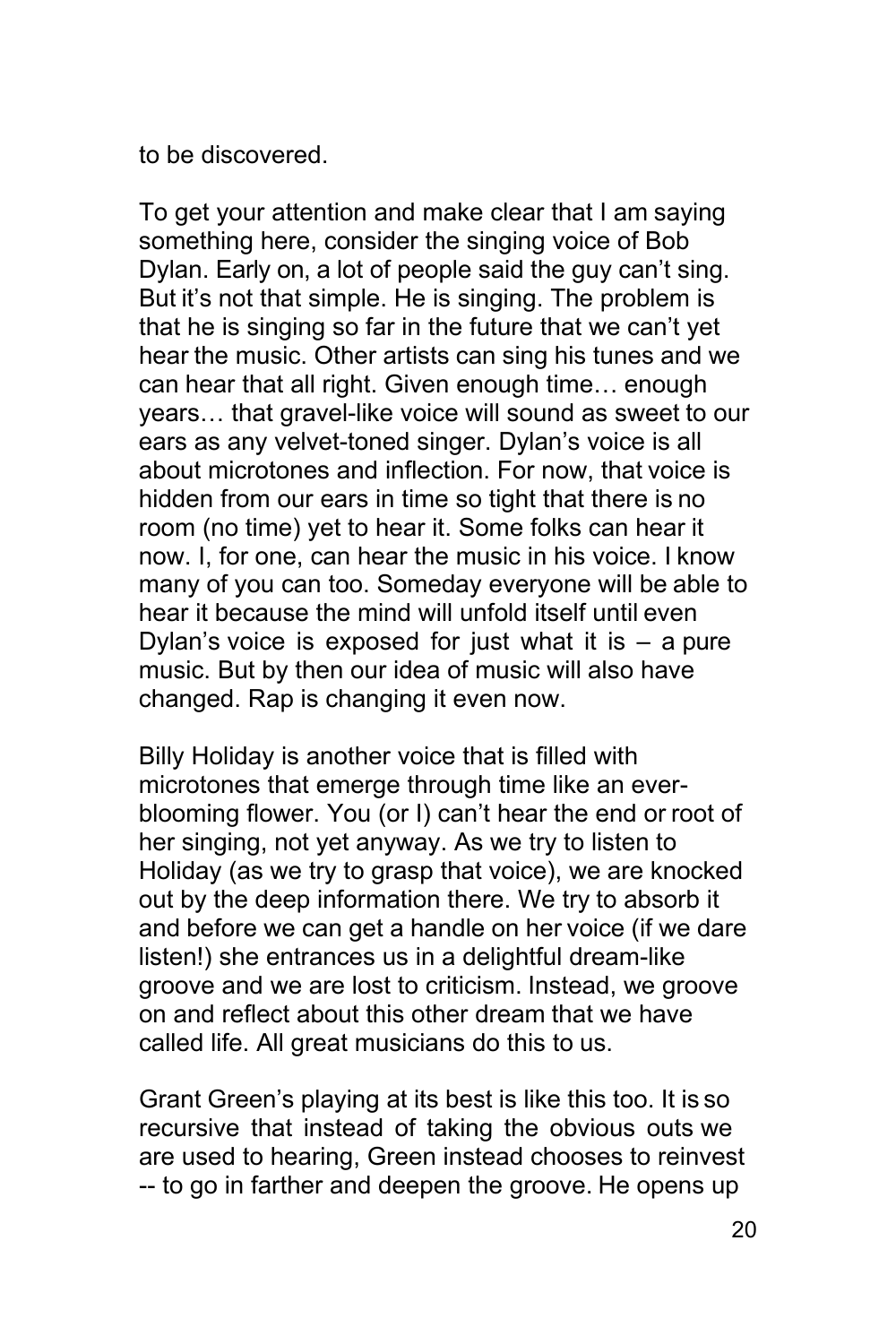a groove and then opens up a groove and then opens a groove, and so on. He never stops. He opens a groove and then works to widen that groove

until we can see into the music, see through the music into ourselves. He puts everything back into the groove that he might otherwise get out of it. He knows that the groove is the thing and that time will see him out and his music will live long. That is what grooves are about and why Grant Green is the groove master.

I hope that some of what I have written here will help blues lovers push off from the island of blues out into the sea of jazz. You can always head back to the solid ground of blues if you can't get into the jazz.

Blues and jazz are not mutually exclusive. Blues in jazz has been a thrilling ride (groove) for me and I have found a whole new music that satisfies much like the blues satisfy. I listen to groove music all the time. If you find some great groove tunes that I have not mentioned here, drop me a line. I want to hear them.

#### <span id="page-20-0"></span>**BLUES IN JAZZ AND R&B**

There are forms of blues in jazz other than the groove music presented above. Here are a few notes on some of the major styles:

#### <span id="page-20-1"></span>**BLUES SINGERS AND SHOUTERS**

There are blues singers who tend toward jazz and almost all jazz singers sing some blues. This is not the place to point these out since they are more-or-less straight-ahead blues singers when they sing blues. The one exception, of course, is Billie Holiday. Holiday is probably the most seminal singer ever recorded. But is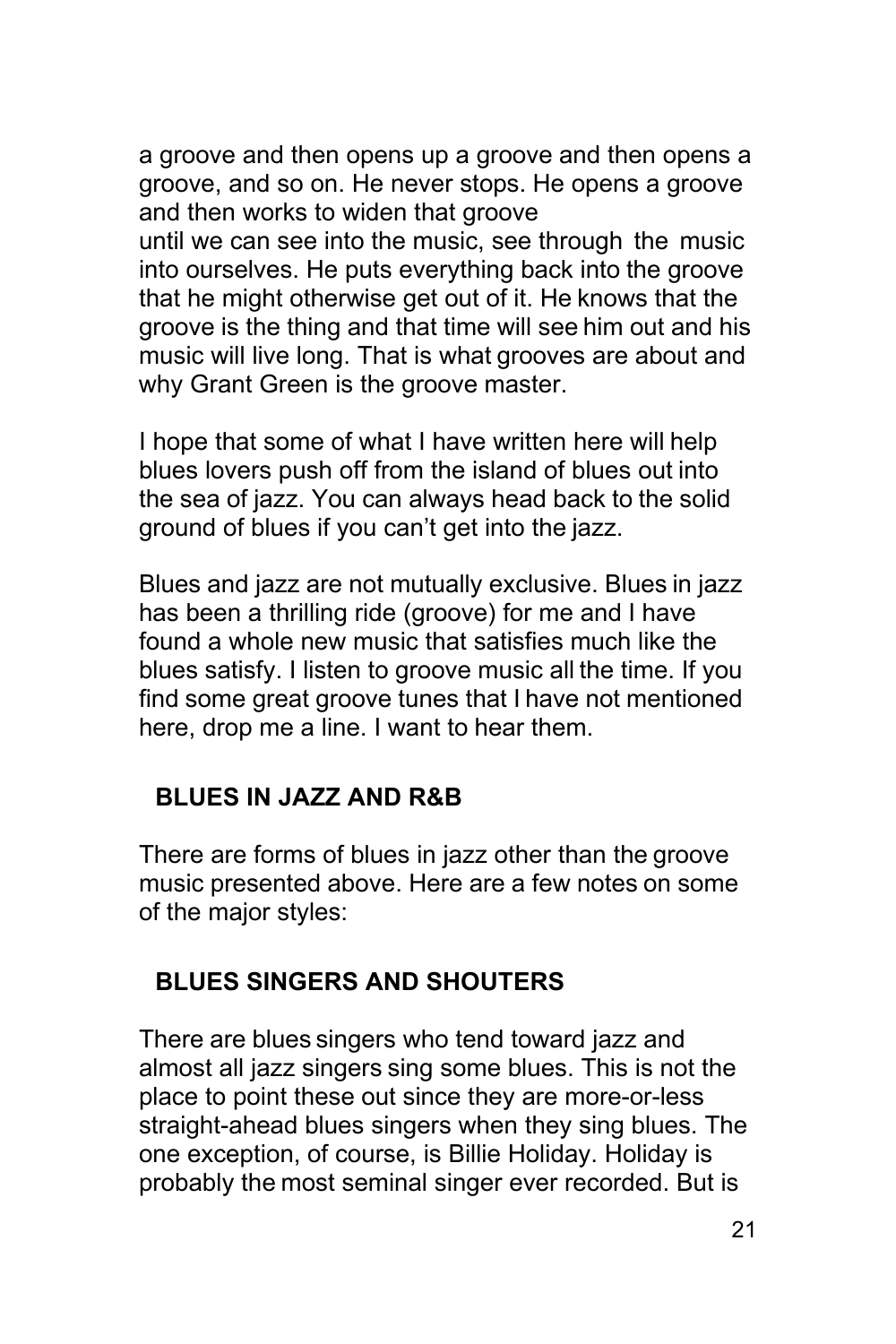her music the blues? Everything she sings is way beyond blues and blues is supposed to be the root music. Holiday is the equivalent of Delta blues singer Robert Johnson in that she is seminal -- pure source. Period.

If you have not listened to Billie Holiday and gotten into her music to the point of real distraction (being moved!), then you have missed one of the premiere music experiences of a lifetime. Enough said.

### <span id="page-21-0"></span>**BLUESY JAZZ**

There is also a style of blues-laden jazz that is not so much funky as downright bluesy. Kenny Burrell is perhaps the chief exponent of this style of jazz.

Bluesy jazz has a slow or mid tempo and is easy to listen to -- relaxing. It makes great background or dinner music and yet is integral and stands on its own merits as a music. A lot of artists play bluesy jazz; some play it often. Much bluesy jazz can establish a groove.

Kenny Burrell, "Midnight Blue"/Blue Note The Three Sounds (Gene Harris), "Introducing the Three Sounds"/Blue Note Ron Carter, "Jazz: My Romance"/Blue Note Grant Green, "Born to be Blue"/Blue Note Ray Bryant, "All Blues"/Pablo Red Garland, "Soul Junction"/Prestige Wynton Kelly, "Kelly Blue"/Riverside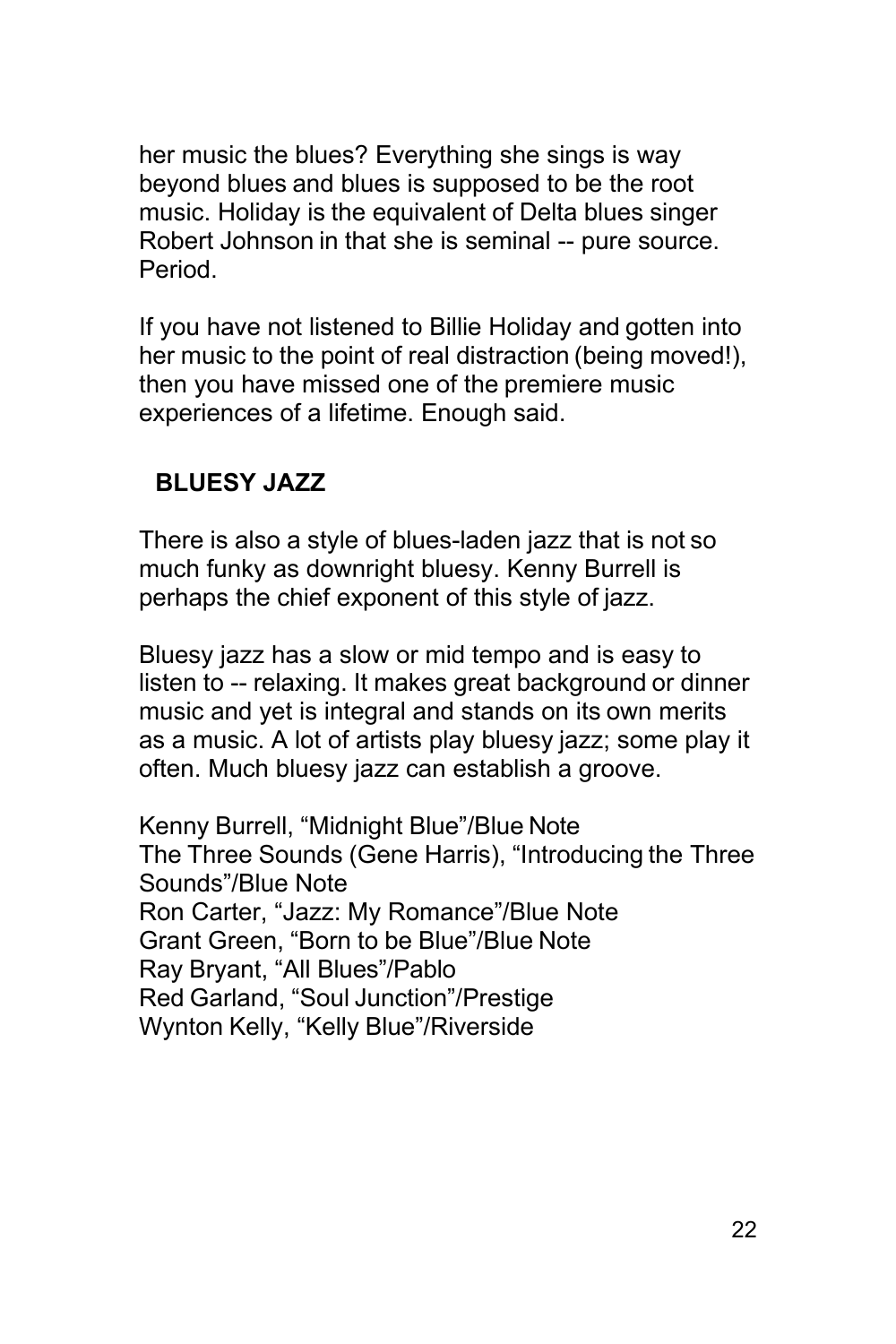# <span id="page-22-0"></span>**BLUES/FUNK SAX**

# <span id="page-22-1"></span>**HONKERS, SCREAMERS, AND BAR WALKERS**

Although the emergence of blues sax can be traced all the way back to the great Ben Webster, the honkin', screaming tenor sax of the bar-walking variety originated with Illinois Jacquet and was carried to its logical conclusion with the R&B sax of King Curtis.

The term "bar walkin'" came from the habit of emotionally driven sax players walking on the top of a bar among the customers playing at a frenzied pitch - often in contests with another sax player walking from the other end of the bar. This honkin' blues-drenched sax style was as much performance bravado as sheer music. As Cannonball Adderley said about the funky big-toned sax, "It's the moan inside the tone."

Since many of the main players in this style hailed from the Southwest, players in this style are often referred to as "Texas tenors." Some of the main artists in this style include Al Sears, Big Jay McNeely, Willis Jackson, Sill Austin, Lee Allen, Rusty Bryant, Hal Singer, and Sam "The Man" Taylor. Most of these players came out of the large swing bands and either formed their own groups or found work in various R&B settings. This raunchy honkin' music scratches that blues itch and satisfies. This is often groove material.

Since many of these sax players can (and often had to) play it all -- blues, R&B, honkin' sax, soul jazz, straight jazz, etc., they are listed here together. I have made some notes to guide you as to their main directions. If you can find the 3-CD called "Giants of the Blues and Funk Tenor Sax"/Prestige (3PCD-2302- 2), you will get a superb 23 cut collection with many extended solos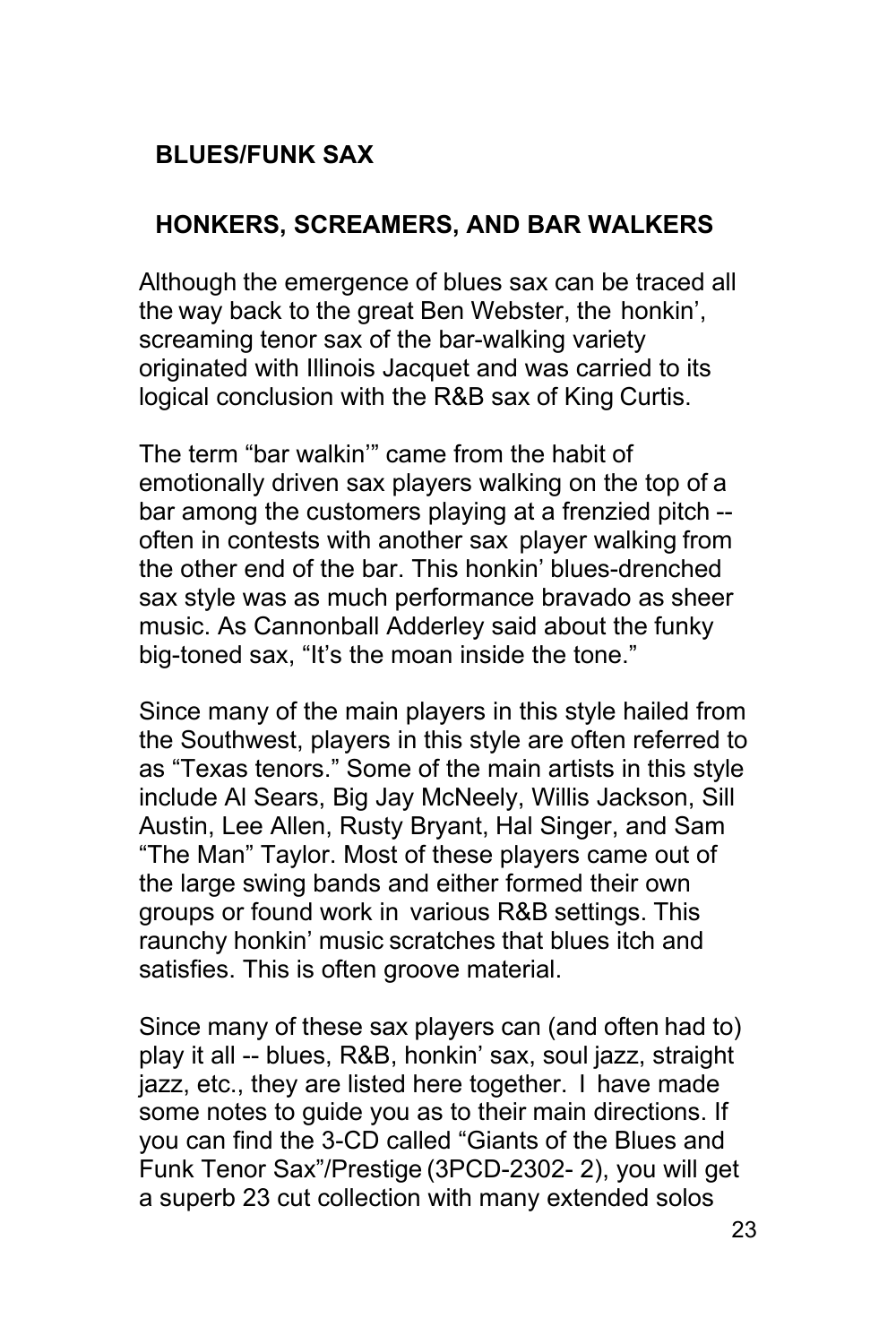and liner notes by Bob Porter. Worth ordering or searching for.

#### <span id="page-23-0"></span>**SAX: BLUES, R&B, FUNK: HONKERS AND BAR WALKERS**

Lee Allen (R&B) "Walkin' with Mr. Lee"/Collectables (R&B)

Gene Ammons (R&B, bop, soul jazz)

"Boss Tenors -- Straight Ahead from Chicago 1961"/Verve

Sil Austin (blues) "Slow Rock Rock"/Wing

Earl Bostic (R&B) "Best of Earl Bostic"/Deluxe

Rusty Bryant (R&B, soul jazz) "Rusty Bryant returns", OJC

Arnett Cobb (blues, soul jazz) "Smooth Sailing", OJC-323

King Curtis (R&B, soul jazz) "Soul Meeting"/Prestige Hank Crawford (soul jazz) "Soul Survivors"/Milestone Eddie Lockjaw Davis (blues, soul jazz) "Cookbook, Vol. 1-3"/OJC

Jimmy Forrest (blues, bop, soul jazz) "Out of the Forrest"/Prestige

Frank Foster (blues) "Soul Outing"/Prestige Johnny Griffin (bop, hard bop, blues) "Big Soul Band"/OJC Eddie Harris (soul jazz) "Best of"/Atlantic Coleman Hawkins (blues, hard bop)

Red Holloway (soul jazz) "Cookin' Together"/Prestige Joe Houston R&B Honker (Honker, blues)

Willis Jackson (R&B, funk) "Bar Wars"/Muse Illinois Jacquet (Honker, blues, R&B) "Blues: That's

Me!"/OJC

Big Jay McNeely R&B (Honker, blues)

Wild Bill Moore (blues) (Look for him as a sideman)

Oliver Nelson (blues, out) "Soul Battle"/OJC

David Fathead Newman (R&B, soul jazz) "Lonely

Avenue"/Atlantic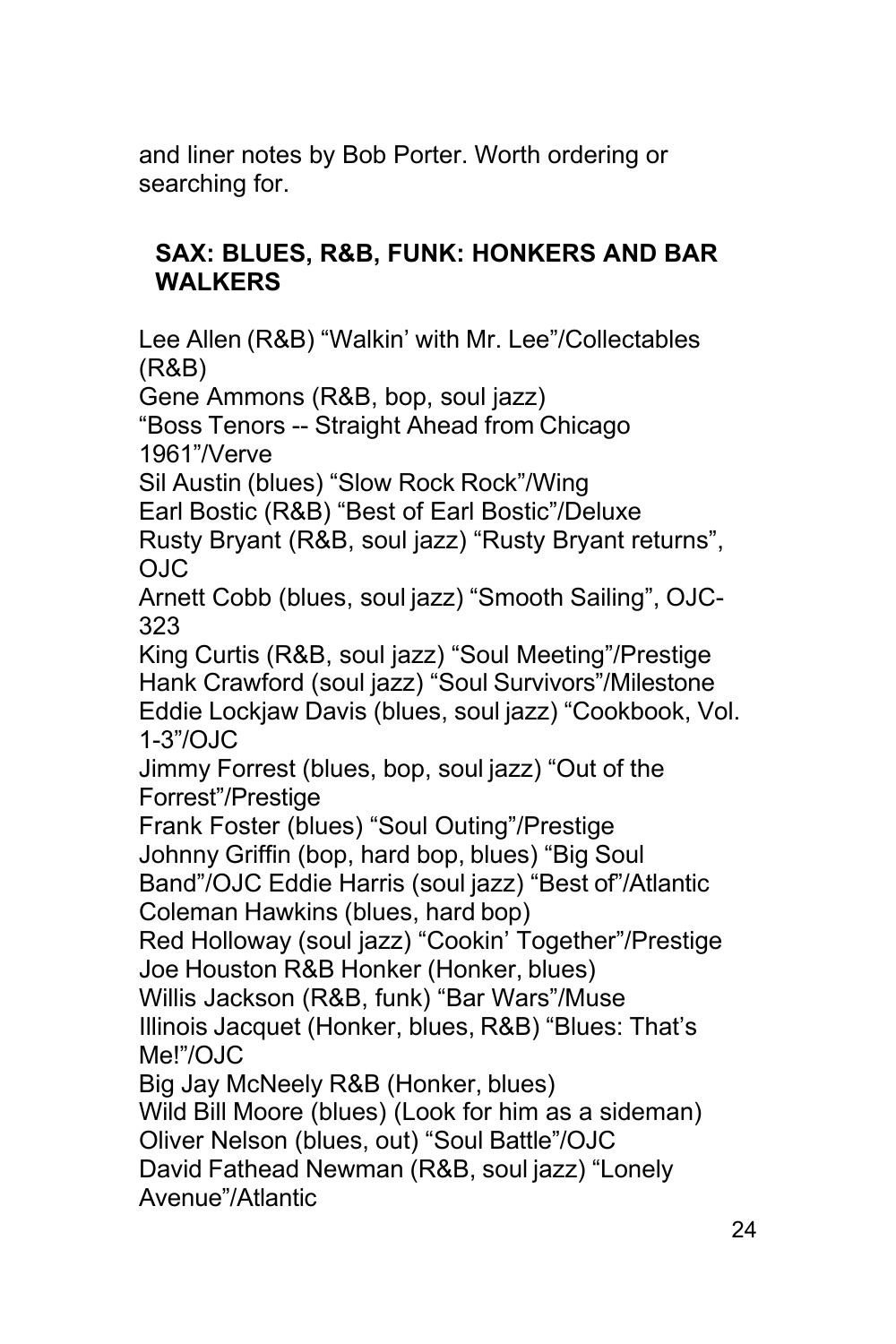Harold Ousley (blues, soul jazz) Sweet Double Hipness"/Muse Houston Person (soul jazz) "Goodness"/OJC-332 Ike Quebec (blues, soul jazz) "Blue and Sentimental"/Blue Note Al Sears (blues) "The Swingville All-Stars"/Swingville Hal Singer (blues) "Blue Stompin'/Prestige Sonny Stitt (bop, soul jazz) "Soul Summit"/Prestige Buddy Tate (blues) "Tate's Date"/Swingville Sam "The Man" Taylor (blues, R&B) Eddie Cleanhead Vinson (blues) "Kidney Stew"/Black & Blue Ernie Watts (blues, bop, soul jazz) "Ernie Watts Quartet"/JVC

# <span id="page-24-0"></span>**BLUES IN FREE JAZZ**

Blues in free jazz are present; the notes are there. The problem is that the constant beat is missing and thus the groove never gets laid down. More important, most free jazz is stir-it-up music rather than cool out. While this is great music, it is not groove music. Here are some outstanding examples of some blues in free jazz.

Archie Shepp, "Attica Blues"/Impulse Oliver Nelson, "Screamin' the Blues"/New Jazz Charles Mingus, "Charles Mingus Presents Charles Mingus"/Candid John Coltrane, "Love Supreme"/Impulse Sun Ra, "The Heliocentric Worlds of Sun Ra"/ESP Ornette Coleman, "Tomorrow is the Question"/Contemporary

#### <span id="page-24-1"></span>**BLUES IN JAZZ-ROCK AND FUSION**

The Same is true for most jazz rock as for free jazz. The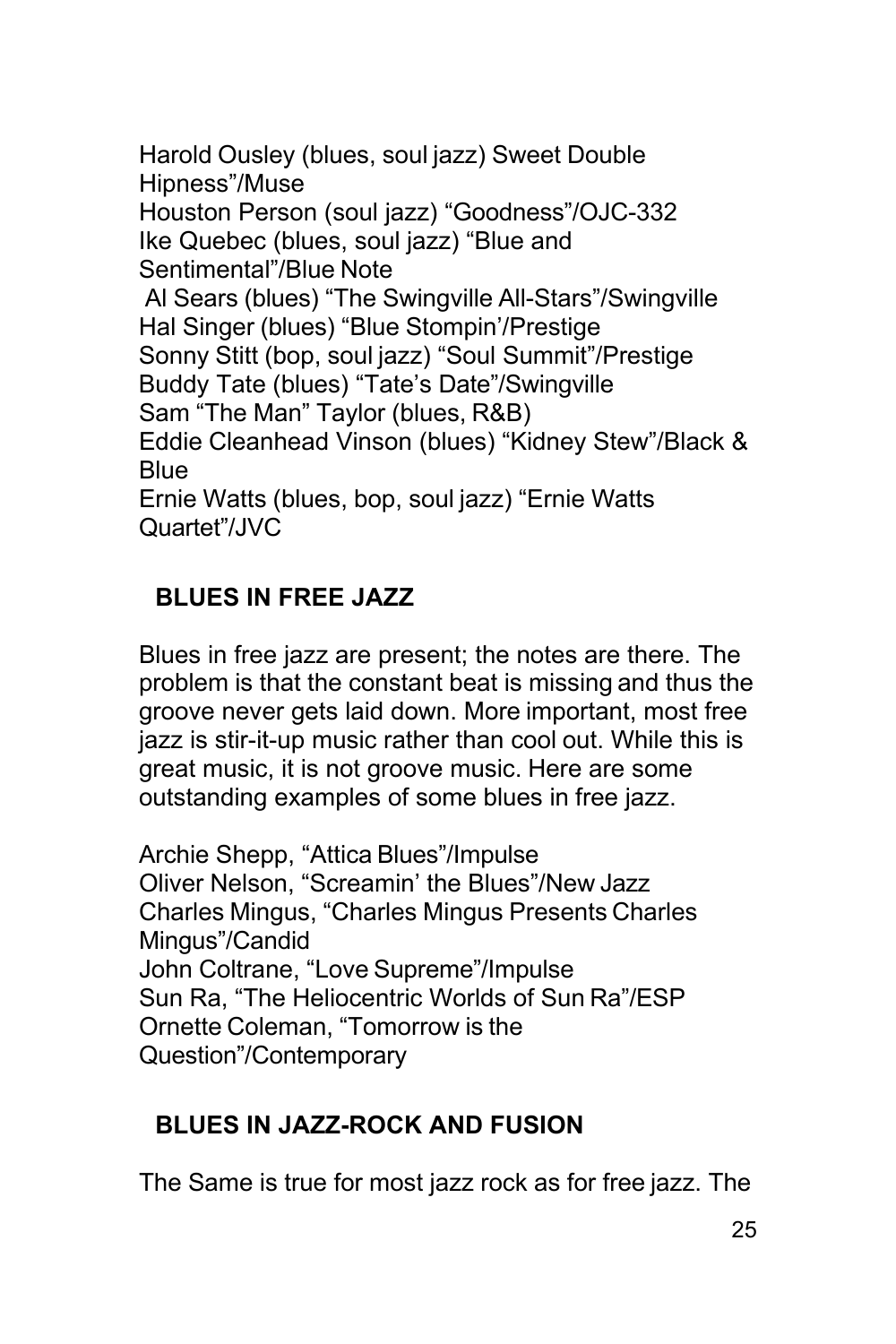notes occur but the energy is more agitating than not and the groove is seldom established.

Crusaders, "Crusaders 1"/Blue Thumb David Sanborn, "Backstreet"/Warner Brothers Mahavishnu Orchestra, "The Inner Mounting Flame"/Columbia Miles Davis, "Star People"/Columbia

#### <span id="page-25-0"></span>**THE GROOVE GUIDE TO BLUES IN JAZZ**

Here is something that I wished I had when I first started to get into groove and blues jazz -- a quick guide to the best recordings. It can save you both time and money.

These are some of the main jazz (and R&B) artists with a strong blues content. You will want to hear them out. In each case I have tried to point out key albums that are worth a listen from a blues or groove perspective.

The albums are rated and reviewed, (where possible) to give insight into why these might or might not interest you. A short biography is also included and sometimes additional notes on how to approach the artist from a blues perspective. We would need a whole book to do this right, and the All-Music Guide to Jazz (2nd edition) is available when you are. I am sorry to say that many of the albums listed below are not available on CD. Some probably never will be. Although I love CDs, I have had to get back into vinyl to hear a lot of this music. Many of you will also -- back to the old record bins. It's worth it if the music is there. And it is. I hope you enjoy this short guide to groove music.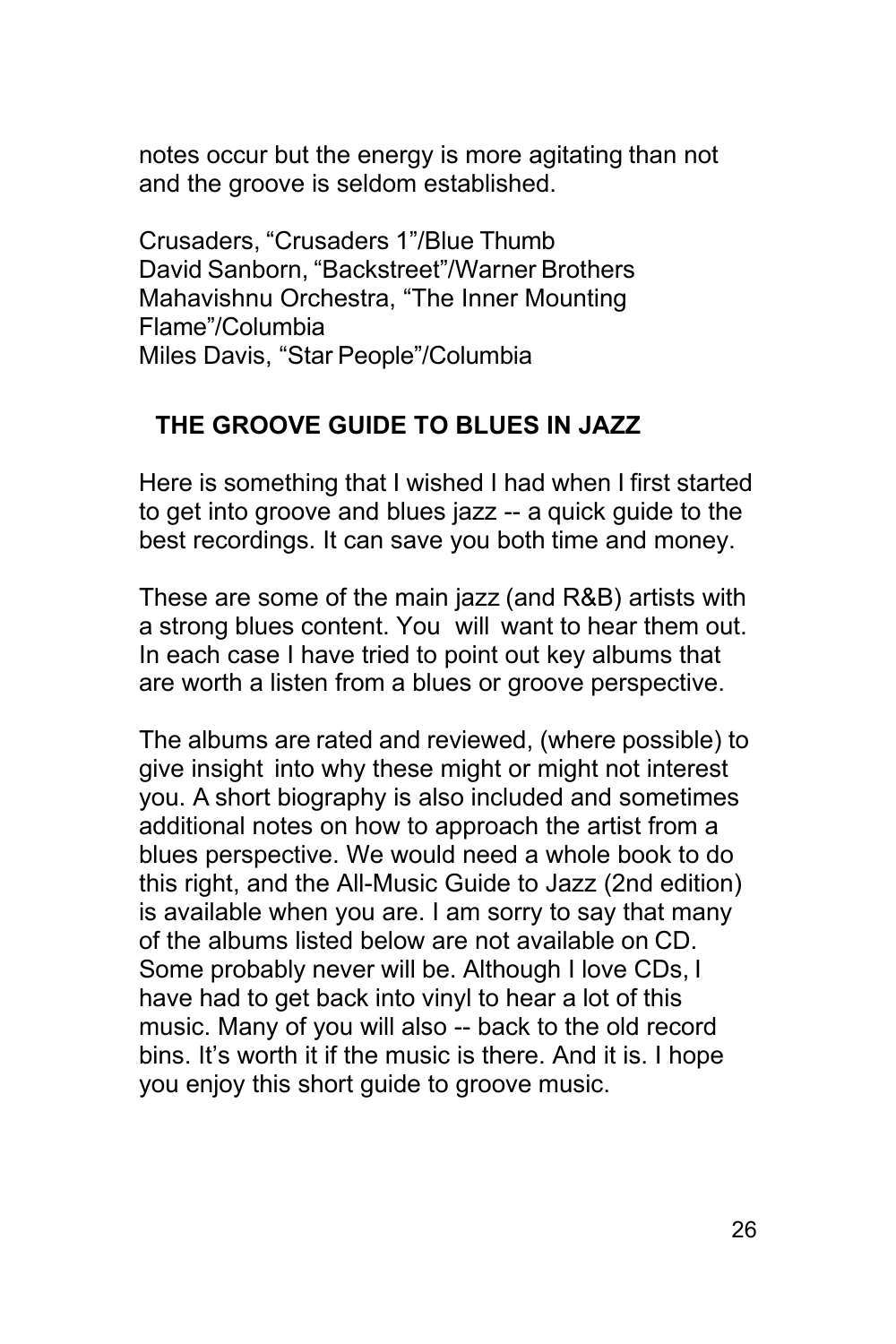# <span id="page-26-0"></span>**LANDMARK JAZZ ALBUMS**

Putting aside the 'blues in jazz' aspect, here is a list of landmark jazz albums that every jazz lover should hear. And this does not just represent my personal opinion.

Any serious jazz listener would agree that these are classic albums that should be heard at least once. Whether you like them or not does not matter. It will show you the wide world of jazz and help you figure out what you do like, which directions to take, etc. One thing is certain: if you don't like these albums, it is not because they are lousy performances, but because it is not your kind of music. This list is admittedly weak in traditional, swing, big-band jazz, and fusion.

Air, "Air Lore"/Arista Mose Allison, "I Don't worry About a Thing"/Rhino/Atlantic Louis Armstrong, "Hot Fives and Sevens Vol 1-3"/JSP Art Ensemble of Chicago, "Jackson in Your House"/Affinity 9 Count Basie, "The Original American Decca Recordings"/MCA Sidney Bechet, "The Bluebird Sessions"/Bluebird Art Blakey, ""Jazz Messengers with Thelonious Monk"/Atlantic Anthony Braxton, "For Alto Saxophone"/Delmark Clifford Brown, "Jazz Immortal"/Pacific Jazz Dave Brubeck, "Take Five"/Columbia Ornette Coleman, "The Shape of Jazz To Come"/Atlantic John Coltrane, "A Love Supreme"/MCA Chick Corea, "My Spanish Heart"/Polydor Charlie Christian, "Solo Flight"/Columbia Miles Davis, "Kind of Blue"/Columbia Eric Dolphy, "Out to Lunch!"/Blue Note Duke Ellington, "Blanton-Webster Band"/Bluebird